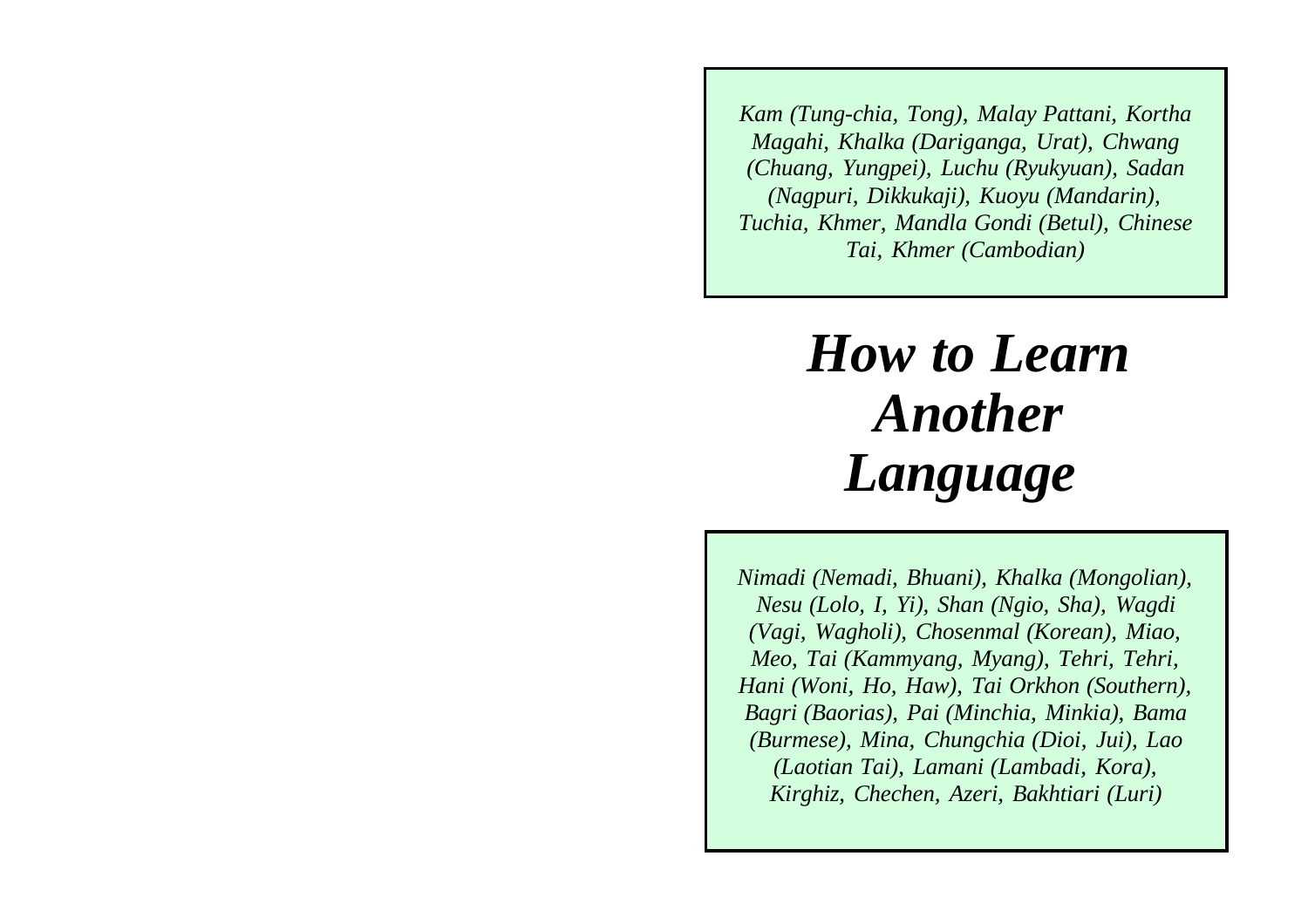This booklet is booklet 6 of the *Missionary Training Series*. To obtain the other booklets and help in organising missionary training programmes, contact:

> **The Missionary Training Service, Oswestry Christian Centre, Lower Brook Street, Oswestry, Shropshire, SY11 2HJ, United Kingdom**

Tel./Fax. National: 020 7932 0728International: + 44 20 7932 0728E-mail: coord@missionarytraining.org www.missionarytraining.org

#### **© The Missionary Training Service 2002**

This study is based on Chapter 1 of LAMP - Language Acquisition Made Practical, by E. Thomas Brew ster and Elizabeth S. Brew ster. All rights reserved © of the first section: Lingua House, 135 N. Oakland, Pasadena, CA 91182, USA.

The Missionary Training Service focuses on training missionaries for the multiplication of churches among unreached peoples. It gives advice and help to missionary agencies, other training institutions and churches about organizing training programmes, and runs and distributes courses for missionary candidates. Ian Benson is coordinator of the MTS

We value your comments and suggestions for improvement to this material. Please send them to the Missionary Training Service.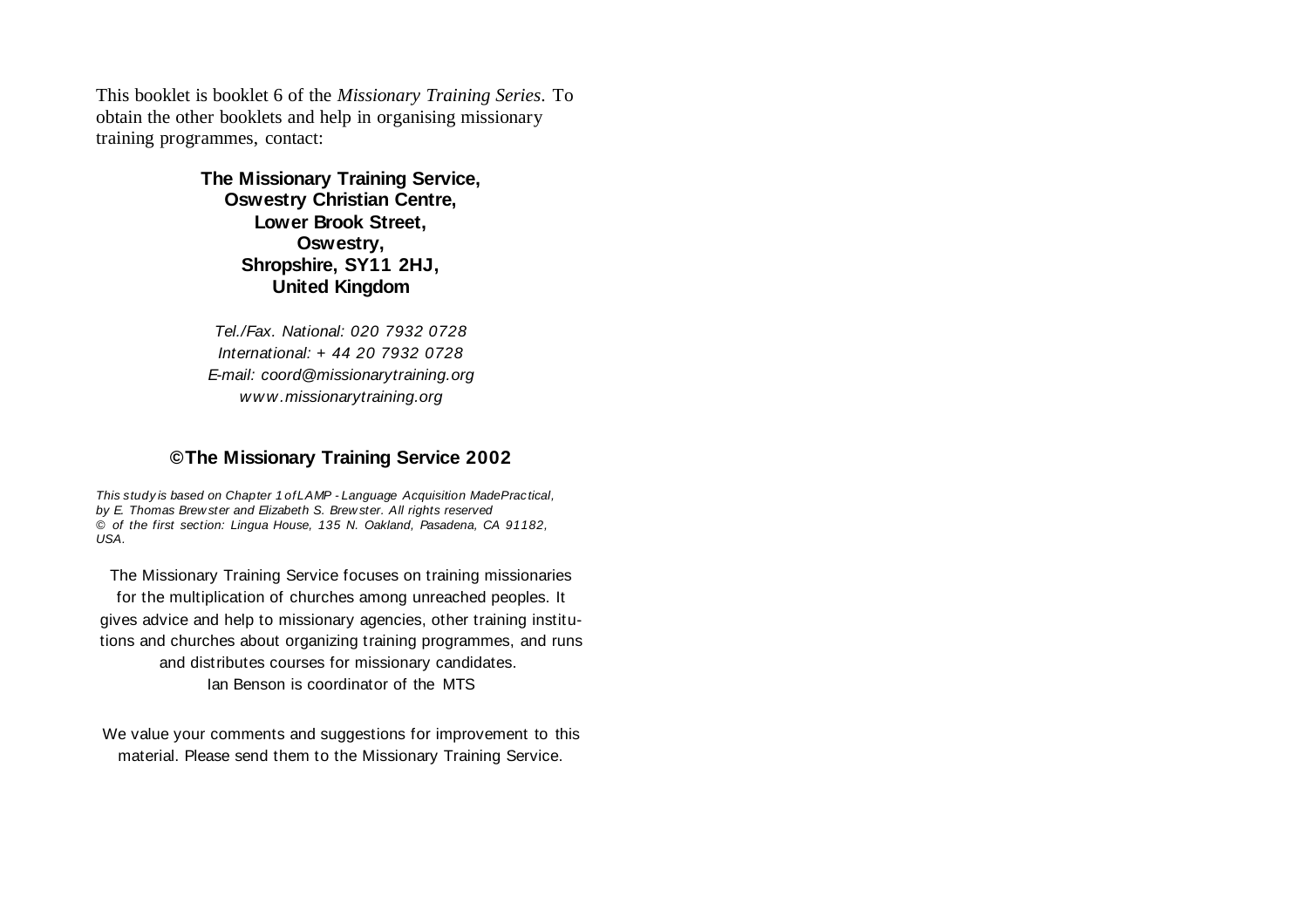## **CONTENTS**

| Basic Language Learning Principles 4                                                                                                                                                                                              |
|-----------------------------------------------------------------------------------------------------------------------------------------------------------------------------------------------------------------------------------|
| <b>Summary of the Four Daily Steps</b> 7                                                                                                                                                                                          |
| Step 1: Choose the dialogue for the day $\ldots$ 11<br>Describe your aim<br>Your helper evaluates the dialogue<br>*<br>Write the phrases in an exercise book<br>* Write the general meaning in English<br>* Note any difficulties |
| Step 2: Learn the dialogue and do exercises $\ldots$ 15<br>Listen a lot<br>*<br>Repeat<br>- Each phrase several times<br>- Each sentence several times<br>— The whole dialogue<br>Do comprehension and other exercises<br>$\star$ |
| Step 3: Use the dialogue with many people $\ldots$ 25                                                                                                                                                                             |
| Step 4: Evaluate your progress and<br>select what you will learn tomorrow 27<br>More ideas for dialogues                                                                                                                          |
| <b>How to carry on with the Four Daily Steps</b> 32                                                                                                                                                                               |
| <b>Pronunciation Exercises 100 Lines</b><br>$\ldots \ldots 33$                                                                                                                                                                    |
|                                                                                                                                                                                                                                   |
| How to record dialogues and exercises 44                                                                                                                                                                                          |
| Review and Practical Work 46                                                                                                                                                                                                      |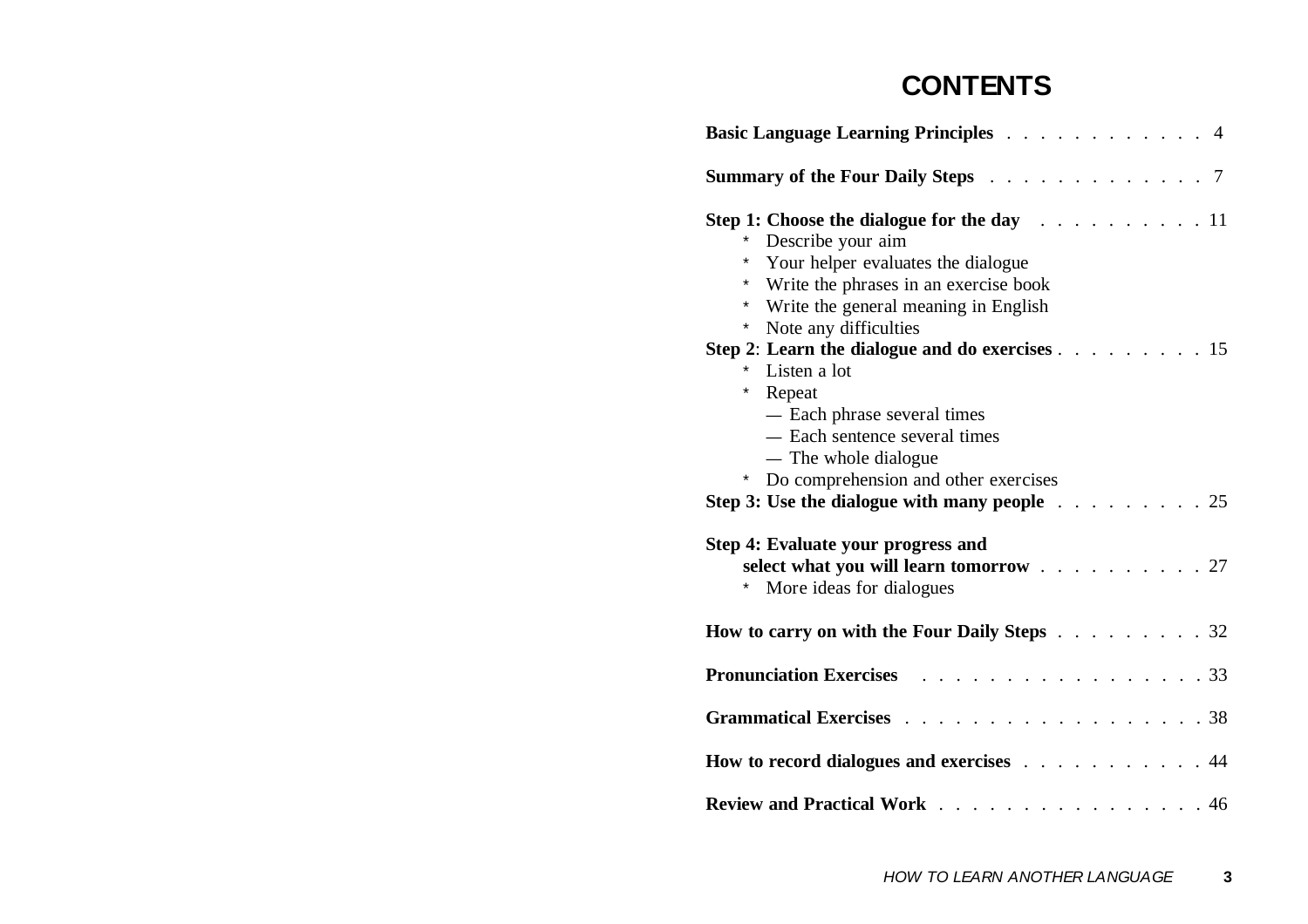## **Basic Language Learning Principles**

## **1. Live with the People and Love Them**

When the Lord Jesus Christ came to this world. He was born in a Jewish family, ate their food, and learnt their language and way of life. In John 1:14 we read that He "was made flesh and dweltamong us, and we have seen His glory, the glory of the One and Only who came from the Father, full of grace and truth".

So we, too, when we go to another place, try to live with the people to learn their language and way of life. Then we can demonstrate God's love and share His message with them. We do not go with a superior attitude, but like a **learner**. To learn another language well, we must love people. "If I speak in the tongues of men and of angels, but have not love, I am only a resounding gong or a clanging cymbal" (1 Cor. 13:1). Form real friendships with people and learn to laugh at yourself when you make mistakes.

Follow the model of the Lord Jesus Christ who loved us so muchthat He left heaven to live among us and give His life as a sacrifice. Let us constantly ask His help to take His love and message to people.

As adults, we may think that it is difficult to learn another language. But how is it that every child learns to speak his own language very well by the age of six without the help of books or teachers? What can we learn from children? Let us see some morebasic principles that we can learn from them: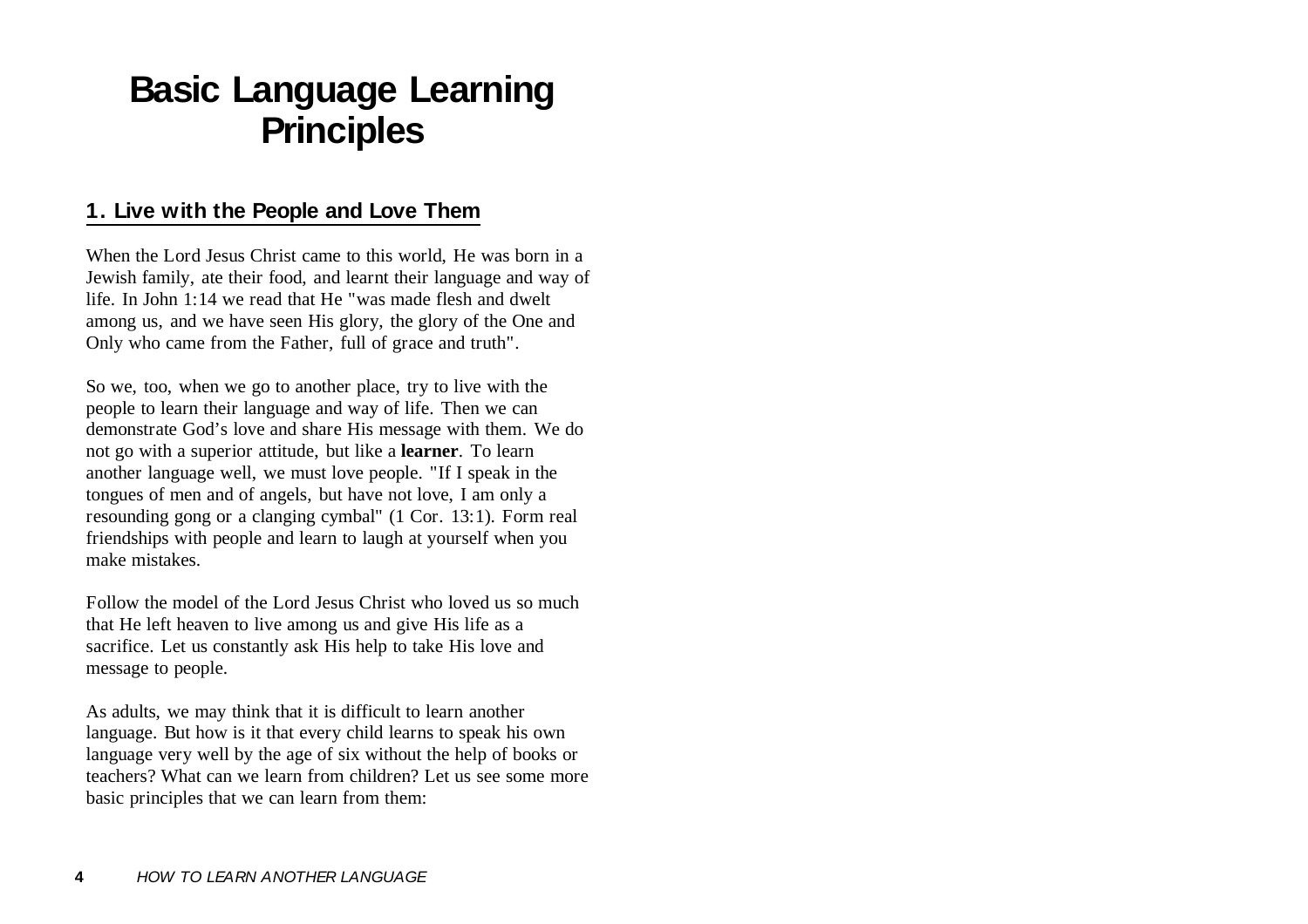### **2. Be an Active Learner**

Children learn the language by themselves without waiting for someone to teach them. They try to learn because they live with people (their parents and friends) who speak the language, and because they want to communicate with them. Do you have a great desire to speak to people? You will need to make a great effort to continue to make progress.

### **3. Do a Lot of Listening**

Children listen a great deal in order to learn the language. You may have noticed that a baby looks closely at the mouth of the person who is speaking to her, and sometimes even wants to touch one's mouth. She knows that she must listen a lot and pay attention to how the sounds are formed. If we also listen a great deal and notice how sounds are formed, we will learn to speak the language well.

#### **4. Learn a Little and Use it a Lot**

Children entertain themselves with the language. They speak and speak until even their mothers get tired of hearing the same word repeated so many times. They learn a little and immediately use it a great deal. I once noticed a little boy standing by a water fountain. He was saying to himself, "The water goes up and down. Up and down. Up and down. Up and down..." For about five minutes I heard him saying the same thing many times, and when I went away, he was still there speaking about the water. He was entertaining himself practising his language.

In the same way, adult learners must decide that every day without fail they should learn a little and use it a lot, speaking with people round about. Every time you learn something new, use it in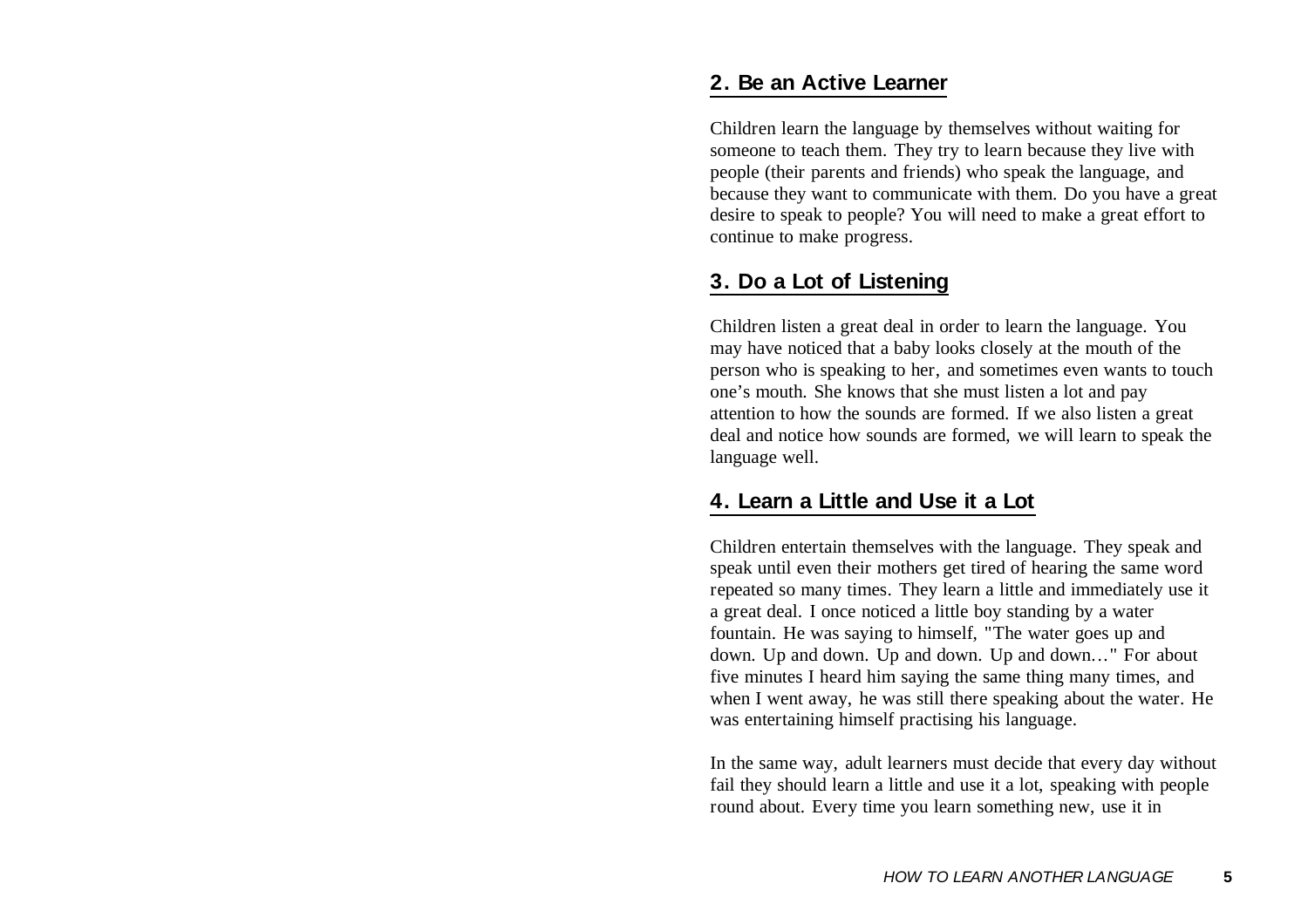conversation with many people. This way you will learn to speak more easily and correctly.

If we really love people, we will want to learn their culture and language. We need to learn and appreciate what they know.

## *Questions:*

- **1.** Jesus "was made flesh and \_\_\_\_\_\_\_\_\_\_ among us." (John 1:14)
- **2.** We too should \_\_\_\_\_\_\_\_\_\_ with the people to learn their language and way of life.
- **3.** The best way of learning another language is:

\_\_\_\_\_\_\_\_\_\_ \_\_\_\_ \_\_\_\_ \_\_\_\_\_\_.

- \* Studying books and dictionaries. ( )
- \* With a well-educated teacher. ( )
- \* Learn a little and use it a lot, just as children do.. ( )
- **4.** An adult learner should decide that each day they are going to \_\_\_\_\_\_\_\_\_\_\_\_\_\_\_\_\_\_\_\_ \_\_\_\_\_\_ \_\_\_\_\_\_\_\_\_\_\_\_\_\_ and
- **5.** To learn their own language, children:
	- \* study a lot. ( )
	- \* listen a lot. ( )
	- \* write a lot. ( )

#### Answers:

1. dwelt.

- 2. live/dwell.
- 3. Learn a little and use it a lot.
- 4. learn a little and use it a lot
- 5. listen a lot.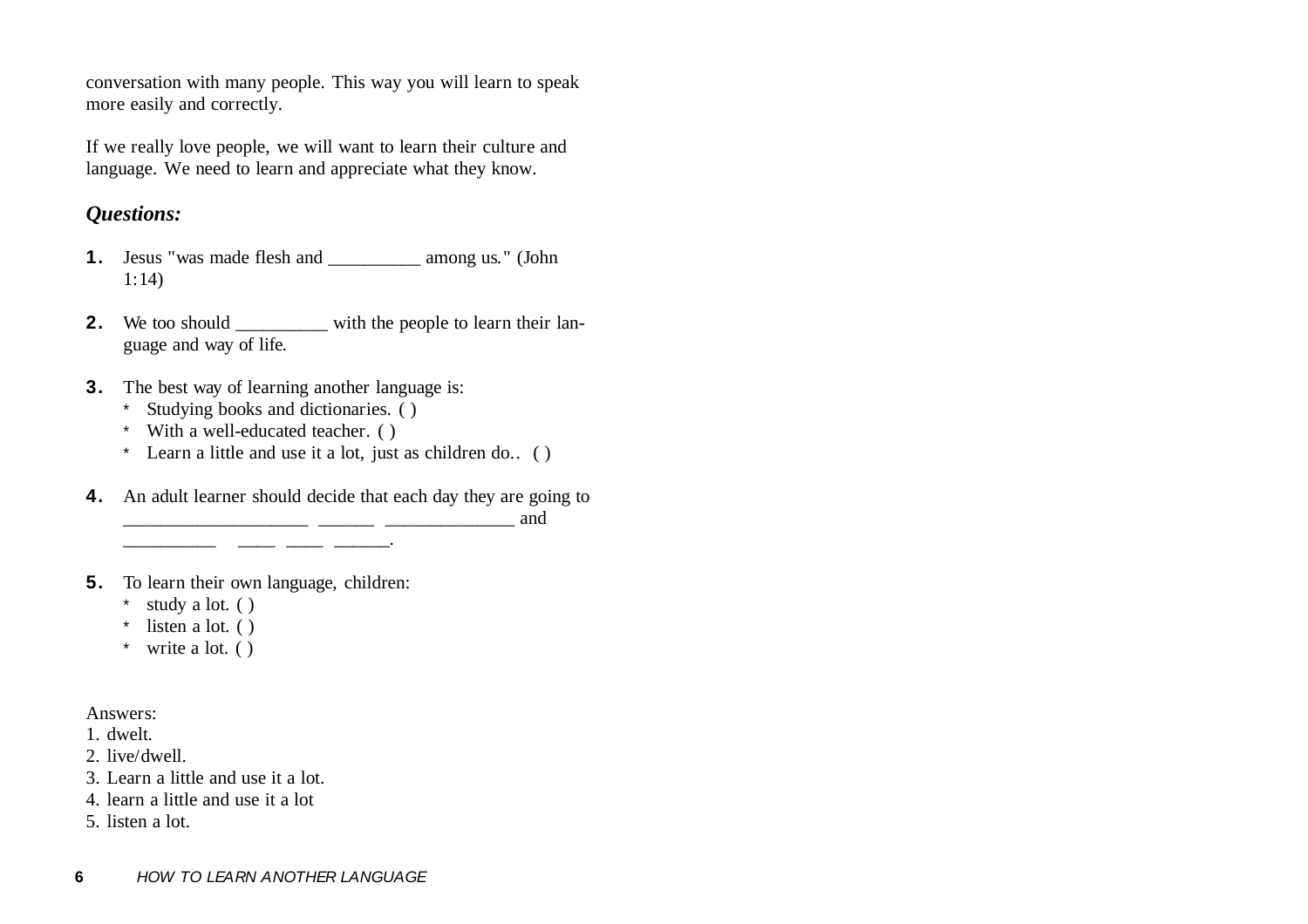## **Summary of the Four Daily Steps**

There are four simple steps that you can use daily to learn to speak another language. If you spend two hours or ten hours each day learning the language, you should always fulfil the four steps each day (at least six hours a day is recommended). The word CLUE will help you to remember these steps easily.

## **1. Choose your dialogue for the day.**

**With your helper, choose the phrases that you are going to practise today (your "dialogue").**

## **2. Learn the dialogue and do exercises.**

By listening and repeating many times, you can learn to say the phrases fluently.

## **3. Use the dialogue with many people.**

Each time you learn a dialogue, it is important to use it with many people. When you have used something a lot, you will not easily forget it.

## **4. Evaluate your progress and select what you are going to do tomorrow.**

What did I want to say today that I couldn't? How can I widen my knowledge of this language? What are my goals for tomorrow?

Each day, review what you have learnt, so as not to forget it. Organize the information and write it down in an exercise book.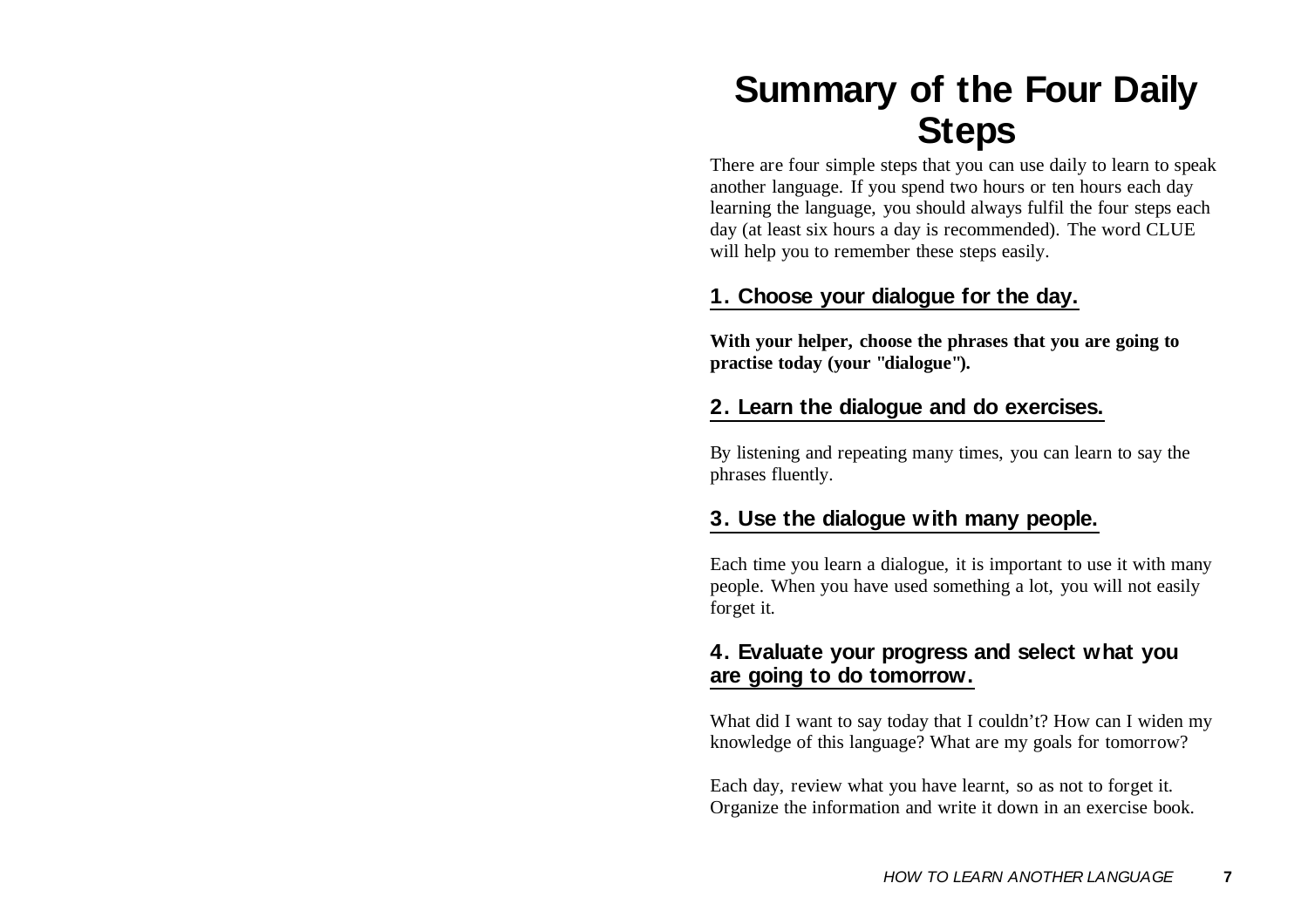The most important step is **using** what you have learnt. From the first day, speak to people and communicate to them your desire to learn the language. Learn a little and use it a lot!

To learn another language well, you need the desire to do so. You also need to **take a decision** that, "Yes, I'm going to do it". Some people are enthusiastic about learning... until they see it is hard work. They then become disheartened and don't want to learn any more. Your motive cannot depend simply on enthusiasm, but on a solid and fixed decision: *I love these people and I know that the Lord wants me to learn their language to be able to serve here. That's why I'm committing myself to learning their language, even though it costs me time and effort.*

## **Your Helper**

You need a **helper**: a native speaker of the language who is willing to help you learn to speak. It is better if you can find someone who speaks English (or any other language you already know). The helper need not be a teacher, nor very educated, but it is better if he or she knows how to read and write their ownlanguage. It is better not to call the helper "teacher" but "helper". If you cannot find a bilingual person, you can always learn something new each day by observing carefully what people say and by signs and expressions.

## **Useful Materials**

Exercise books and a pen are necessary. A tape recorder is very useful if you can obtain one. This helps you to listen to the same phrase over and over again without boring your helper.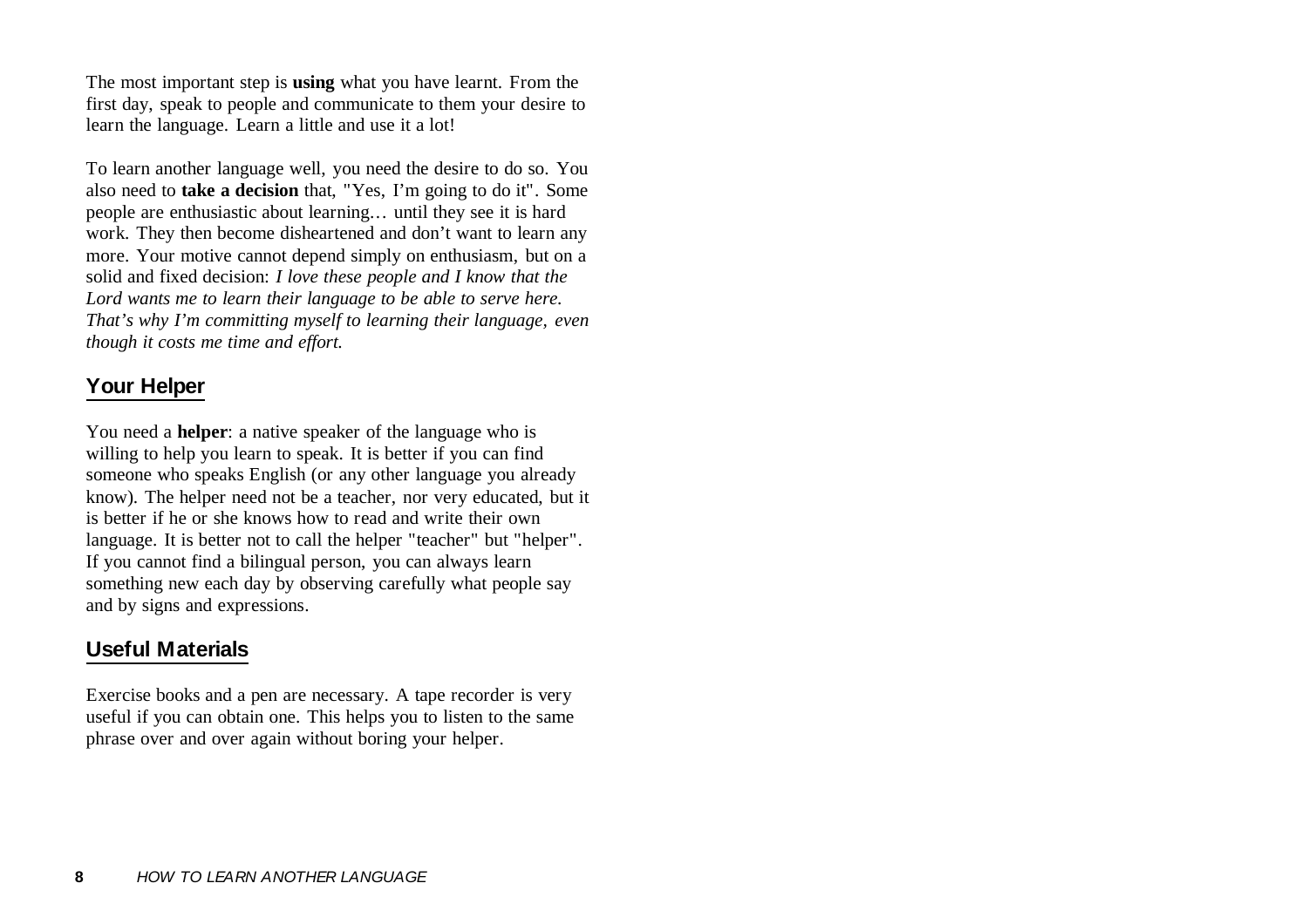#### **PRACTICAL WORK:**

#### **Learn the four daily steps by heart:**

1. Choose the dialogue (the new phrases that you are going to practise)

- 2. Learn the dialogue, and do exercises.
- 3. Use the dialogue with many people.

4. Evaluate your progress and select what you are going to learn tomorrow.

#### *Questions:*

(Mark the right answer:)

- **1.** The four daily steps are:
	- C \_\_\_\_\_\_\_\_\_\_\_\_\_\_\_\_\_\_\_\_\_\_\_\_\_\_\_\_\_\_\_
	- $L =$   $\frac{L}{L}$
	- $U =$   $\frac{1}{2}$   $\frac{1}{2}$   $\frac{1}{2}$   $\frac{1}{2}$   $\frac{1}{2}$   $\frac{1}{2}$   $\frac{1}{2}$   $\frac{1}{2}$   $\frac{1}{2}$   $\frac{1}{2}$   $\frac{1}{2}$   $\frac{1}{2}$   $\frac{1}{2}$   $\frac{1}{2}$   $\frac{1}{2}$   $\frac{1}{2}$   $\frac{1}{2}$   $\frac{1}{2}$   $\frac{1}{2}$   $\frac{1}{2}$   $\frac{1}{2}$   $\frac{1}{$
	- $E$   $\qquad \qquad \qquad$
- **2.** The most important step is
- **3.** To learn a language well, I need to \_\_\_\_\_\_\_\_\_\_\_\_\_\_\_\_\_\_ that I *am* going to learn it.

\_\_\_\_\_\_\_\_\_\_\_\_\_\_\_\_\_\_\_\_\_\_\_\_\_\_\_\_\_\_\_\_\_\_\_\_\_\_\_\_\_\_\_\_\_\_\_\_\_\_\_.

- **4.** My helper should be:
	- \* a well educated teacher. ( )
	- \* someone willing to help me learn their language. ( )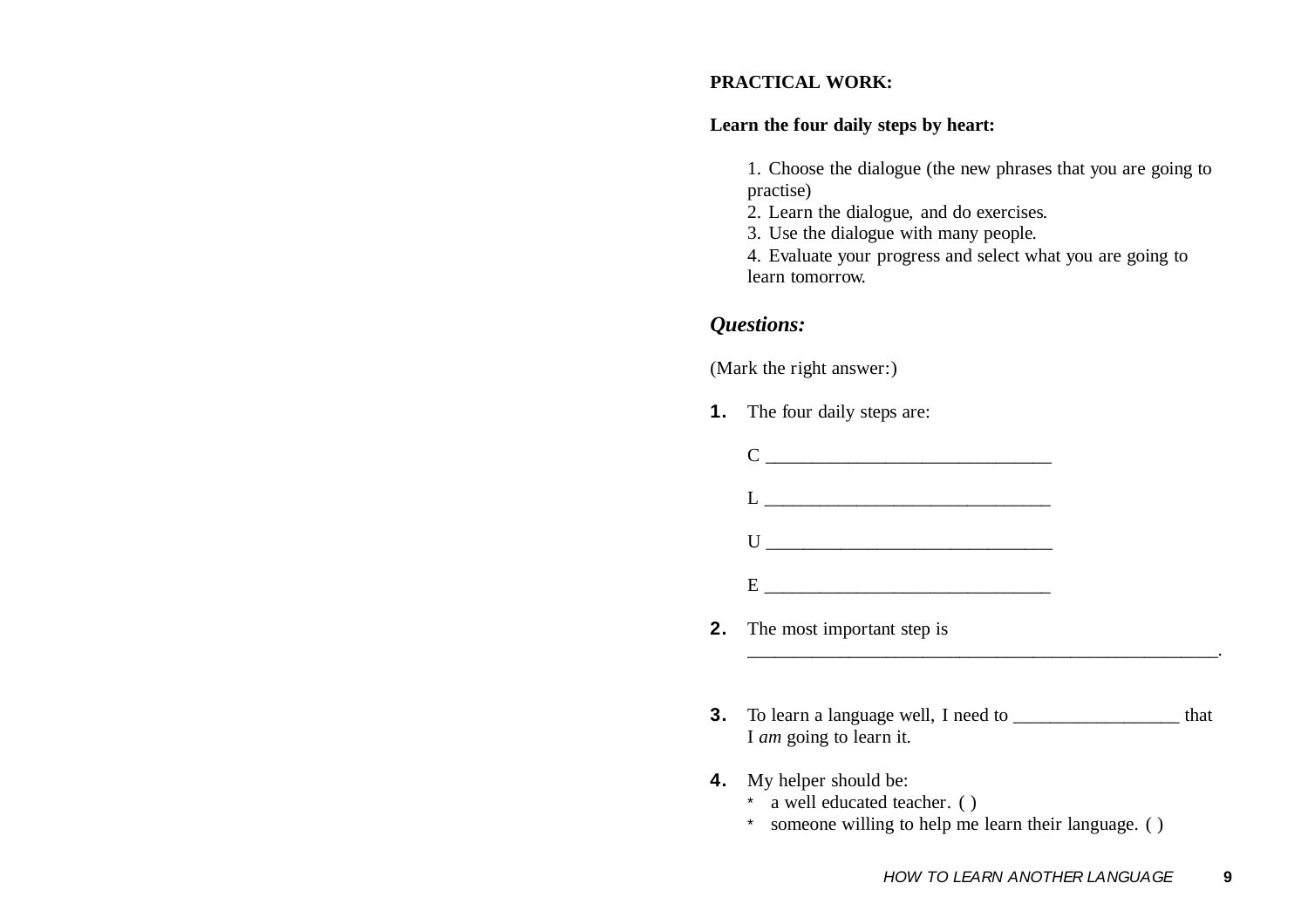Answers:

- 1. Choose the dialogue Learn the dialogue and do exercises. Use the dialogue with many people Evaluate progress and select what I am going to learn tomorrow
- 2. Use the dialogue with many people.
- 3. Decide.
- 4. Someone willing to help me...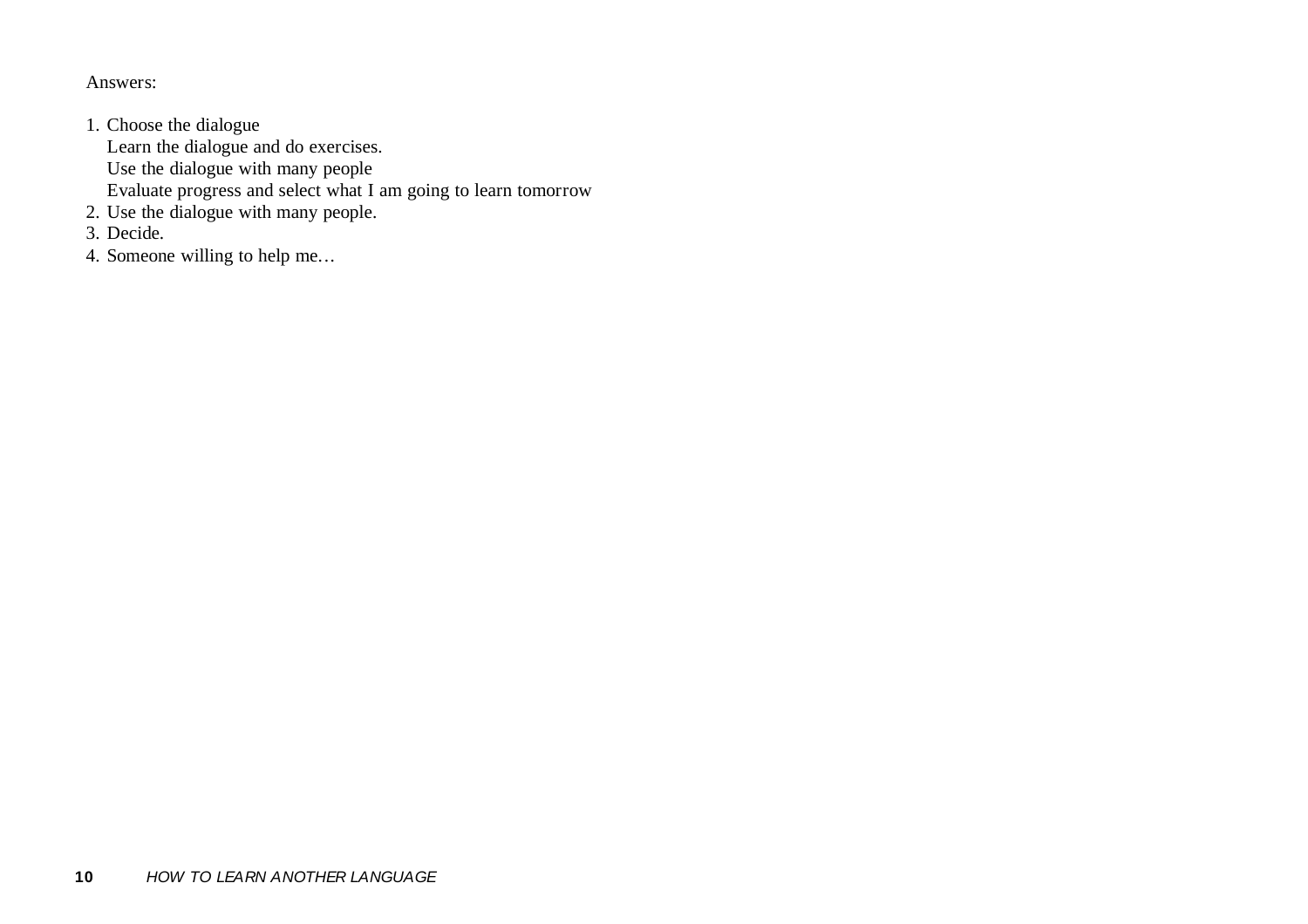## **Step 1: Choose the dialogue for the day**

With your helper, choose what you are going to practise today. This includes the following activities:

## **1. Explain to your helper what the AIM is what do you want to be able to accomplish today.**

Examples:

- • "Today I want to greet many people and say to them that I am learning their language."
- • "Today I want to go to the market to buy oranges. How can I ask the price?"
- • "Today I want to learn how to use the bus. I need to ask people where it stops and how much it costs."

Your aim the first day is to speak with many people and tell them that you want to learn their language. Say that you cannot say any more, and then take your leave. As most people are not yet known to you, you will have to learn to speak with people who are new to you. (Another day you will learn to speak with people you know.)

Explain your aim to your language helper and ask him how you should express that in their language. Do not ask for a translation of the English, but rather find out how people express themselves in that language and culture.

For example, in English, to greet someone, we might say, "Good morning. How are you?" But in one language one would say, "Good morning. Have you eaten yet?" In another language, one must first ask, "How is the family?" We do not want to change their way of greeting. We want to speak the way they do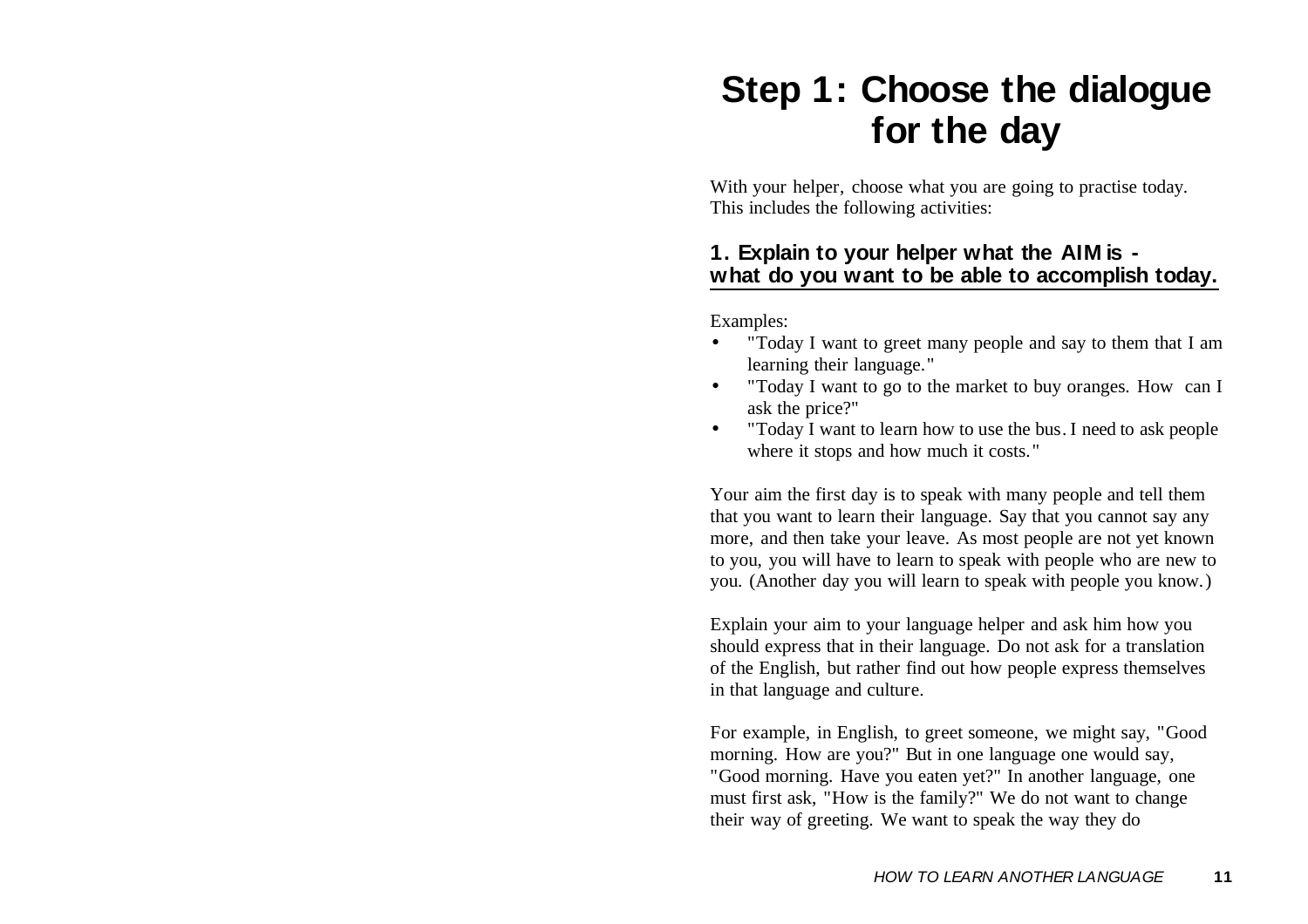normally. If you try to translate exactly from English, you will distort the new language.

The phrases you practise each day are called your "dialogue". For the first day, your dialogue could be like one of the following examples:

*"Good morning. I am learning German. I cannot say much yet. Thank you. See you later."*

or - "*Where are you going? I'm going a walk. I want to learn your language. This is all I can say for now. Go with God*."

or - *"How is your family? Mine is well, thank you. I would like to learn the Wa language. I almost know nothing of Wa yet. May you remain well."*

Do not learn isolated words, but **phrases**. For example, do not learn to say, "tree", but rather, "This is a tree". Do not try to learn too much in one day. Learn sentences that you are going to use a great deal that same day. Each day learn a few sentences and use them a lot.

## **2. Your helper writes on a paper the sentences that you are going to practise today.**

Ask him to read them aloud. Ask him whether he would speak in that way to someone who was not very well known to him. If not, ask him to change them.

### **3. Write the phrases down in an exercise book so as not to lose them.**

Write the date and the theme of the dialogue. Then ask your helper to write the phrases down in your exercise book. If the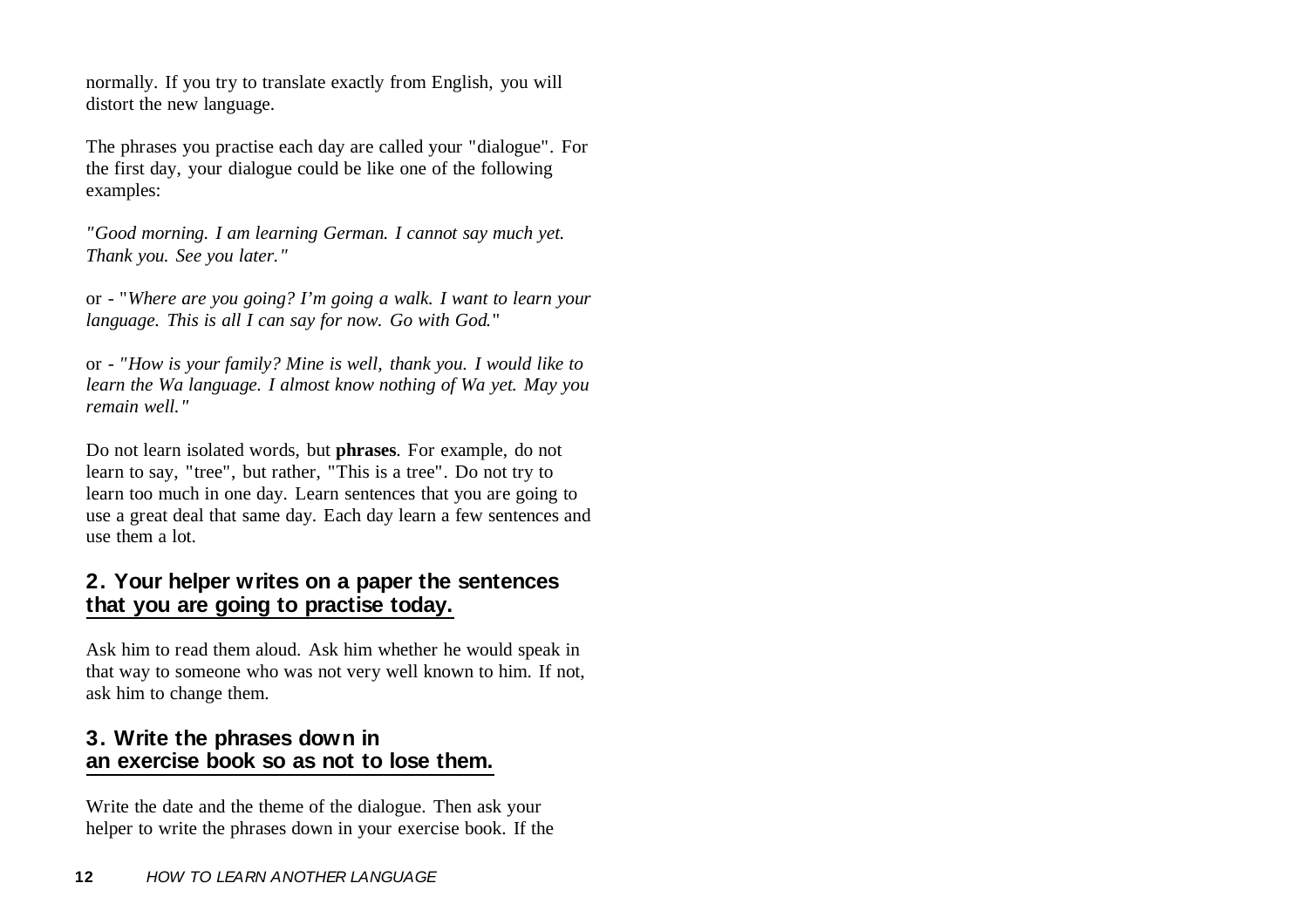language is not written in characters like English, you should also write the words down in a way you can read them.

## **4. Write down what the phrases mean in English (the general idea)**

Do not ask for a translation of each word, because this takes up a lot of time and is not helpful at first. If you know the translation of each word, you may want to translate each word of English into the language, and from the language to English. It is much better to think in complete phrases in the language itself, and not think in English. So do not ask for an exact translation. Try to understand approximately what each phrase means. Write the English version on the back of the page, so that you learn to say the dialogue without thinking about the English.

## **5. On another page of the exercise book, note anything new or difficult**

If there are new sounds, write them down to practise them later. Each time you make a mistake, write it down to be able to correct it later.

If you become used to always asking people to correct your errors and practising, you will learn to speak better.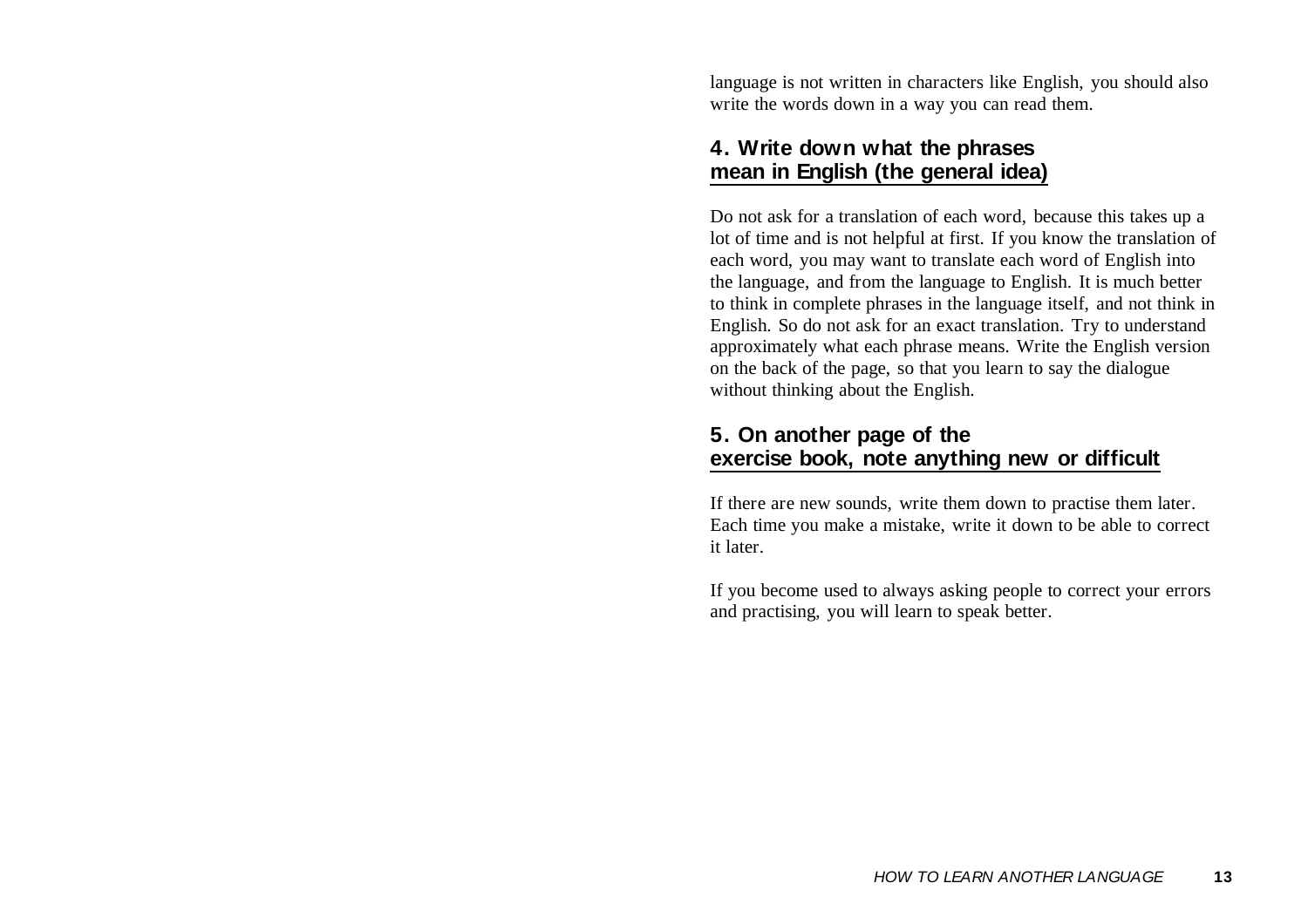## *Questions:*

- **1.** Each day I am going to learn:
	- \* a list of words. ( )
	- \* whole sentences. ( )
- **2.** Each day I want to learn:
	- \*a few sentences to use them a lot. ( )
	- \* many sentences. ( )
- **3.** At first, it is better to know:
	- \* the exact translation of every word. ( )
	- \* the general idea of each sentence. ( )
- **4.** If I ask people to correct me:
	- \* I will learn better. ( )
	- \* I will get discouraged. ( )

Answers:

- 1. whole sentences.
- 2. a few sentences to use them a lot.
- 3. the general idea...
- 4. I will learn better.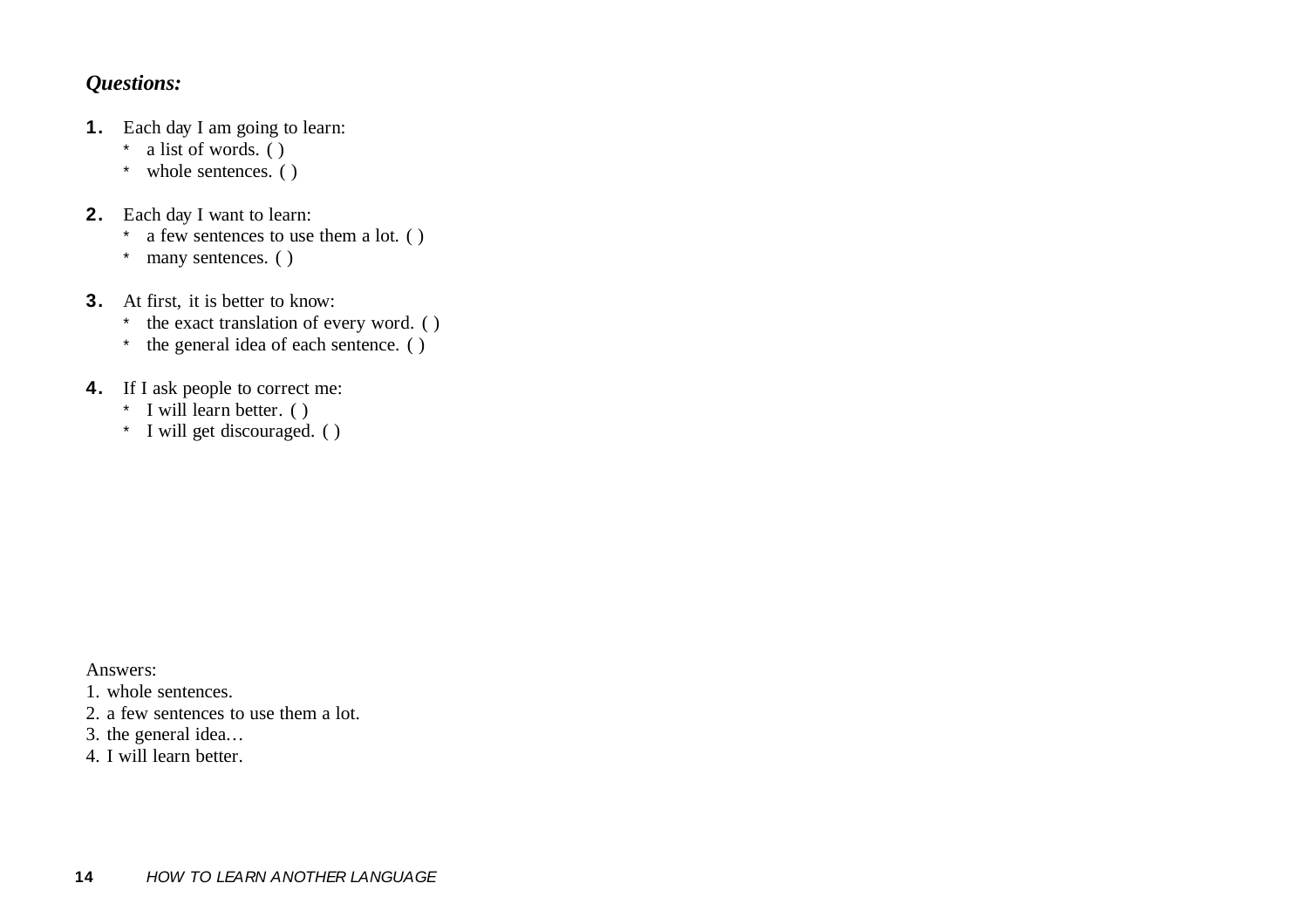## **Step 2: Learn the dialogue and do exercises**

Listen to and repeat the phrases of the dialogue with the helper. This step includes doing exercises to learn to speak the dialogue fluently, and understand the language.

## **1. Listen a Lot**

No language is pronounced exactly like English. To learn the correct pronunciation, you must listen a great deal. You need a helper from the language who will model for you how to pronounce correctly. If you try to read it from a book, you will make serious mistakes. Your helper will teach you how to say the phrases correctly. He will also correct your mistakes so that you learn to speak the way the people do.

**Listen while your helper says the whole dialogue several times.** Ask your helper to say it as if he were speaking with a person who knows the language - not too slowly or carefully (as one sometimes talks to someone who is beginning to learn). You need to learn to speak as they speak. Watch your helper's mouth, tongue and lips to see how he produces the sounds.

Listen several times **without trying to say it yourself**, and as you listen, pay much attention especially to the tone of voice. Each language communicates a lot by tone, the intonation or "tune" of the sentences. Every language has a unique intonation and uses it in its own way. The intonation is the "music" of the sentence. For example, English is not pronounced with the intonation of Spanish. Neither is Japanese spoken with the intonation of Spanish. Each language has its own intonation. Learn it well so that you do not speak with a bad accent. In some languages, the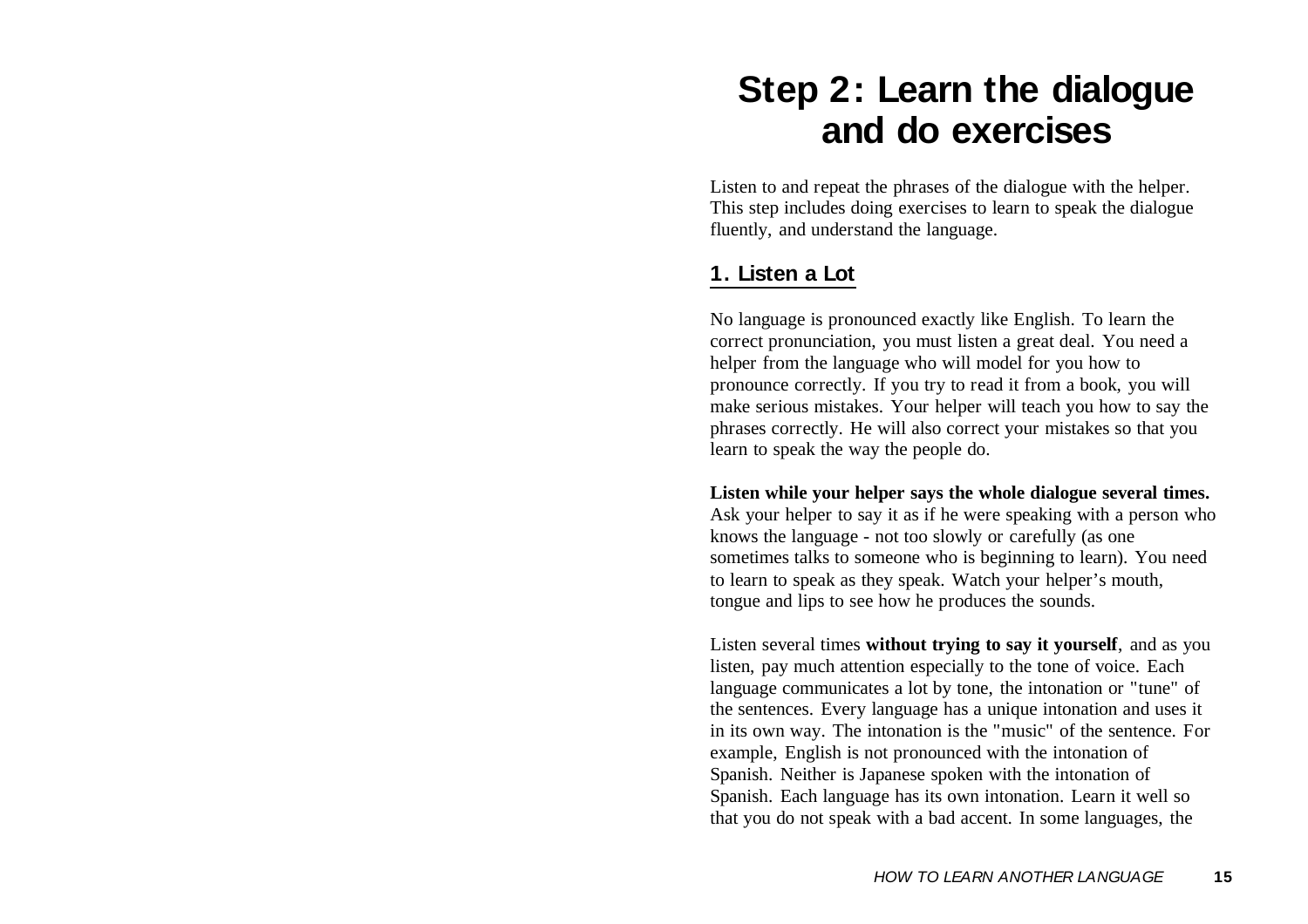intonation changes the meaning of the words. Bad pronunciation comes from not listening sufficiently. **Listen very carefully.**

### **2. Repeat the Phrases**

#### **A.** Ask your helper to **DIVIDE THE LONG SENTENCES INTO SHORT PHRASES**.

For example, let us say that your first dialogue is the following:

*Good morning. Today I'm beginning to learn German. That's all I can say for now. Thank you. See you later.*

Your helper could divide it in phrases like this:

*Good morning./ Today I'm beginning/ to learn German./ That's all/ I can say/ for now./ Thank you../ See you later./*

#### **B.** The helper says **EACH PHRASE SEVERAL TIMES.**

You repeat each time. Ask your helper to correct you when you make mistakes.

**Helper:** *Good morning.* **You:** *Good morning.*

**Helper:** *Good morning.* **You:** *Good morning.*

**Helper:** *Good morning.* **You:** *Good morning.*

**Helper:** *Today I'm beginning* **You:** *Today I'm beginning*

**Helper:** *Today I'm beginning* **You:** *Today I'm beginning*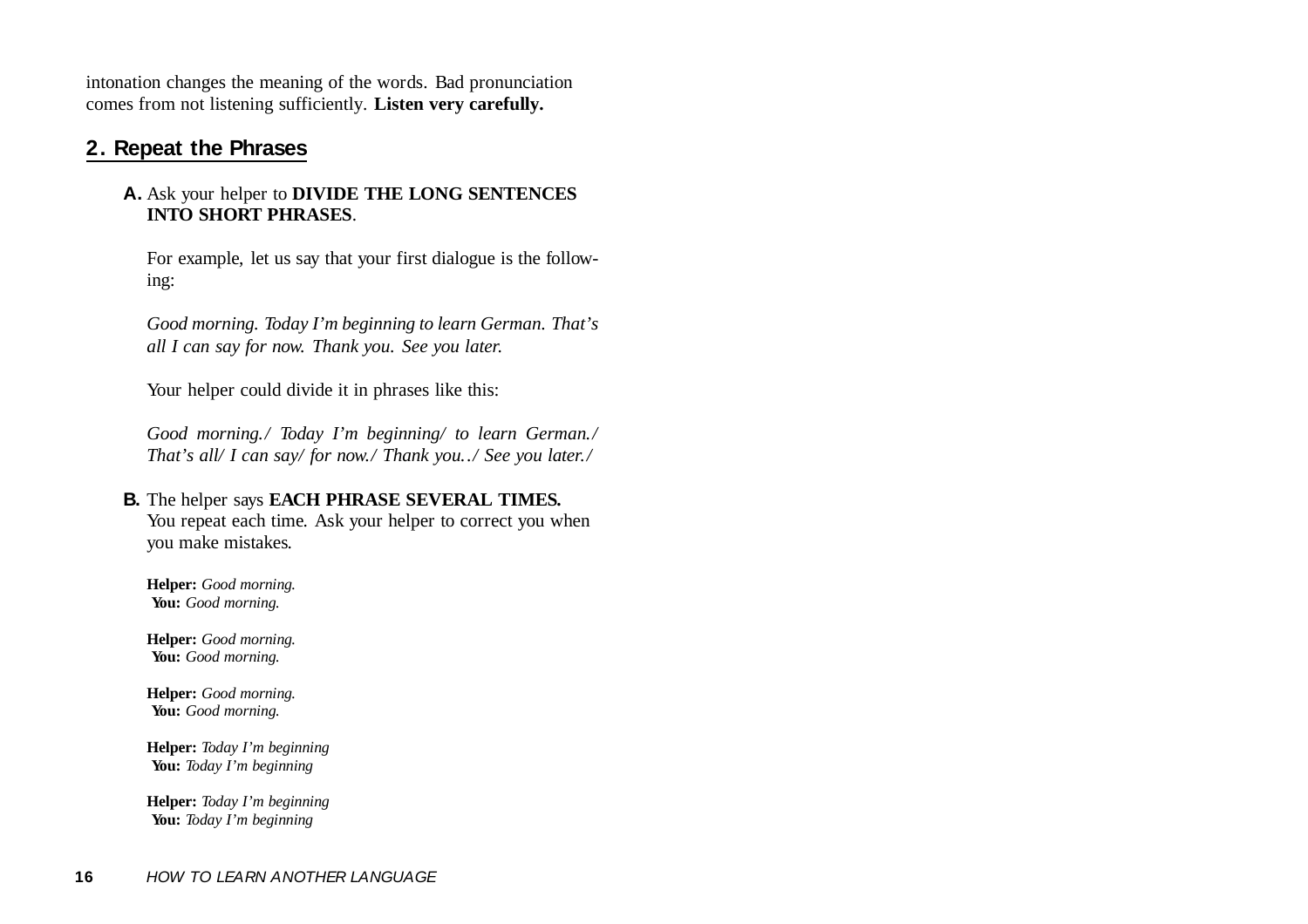**Helper:** *Today I'm beginning* **You:** *Today I'm beginning*

**Helper:** *to learn German.* **You:** *to learn German.*

**Helper:** *to learn German.* **You:** *to learn German.*

**Helper:** *to learn German.* **You:** *to learn German.*

**Helper:** *That's all* **You:** *That's all*

**Helper:** *That's all* **You:** *That's all*

**Helper:** *That's all* **You:** *That's all*

**Helper:** *I can say* You: *I can say* 

**Helper:** *I can say* **You:** *I can say*

**Helper:** *I can say* **You:** *I can say*

**Helper:** *for now.* **You:** *for now.*

**Helper:** *for now.* **You:** *for now.*

**Helper:** *for now.* **You:** *for now.*

**Helper:** *Thank you.* **You:** *Thank you.*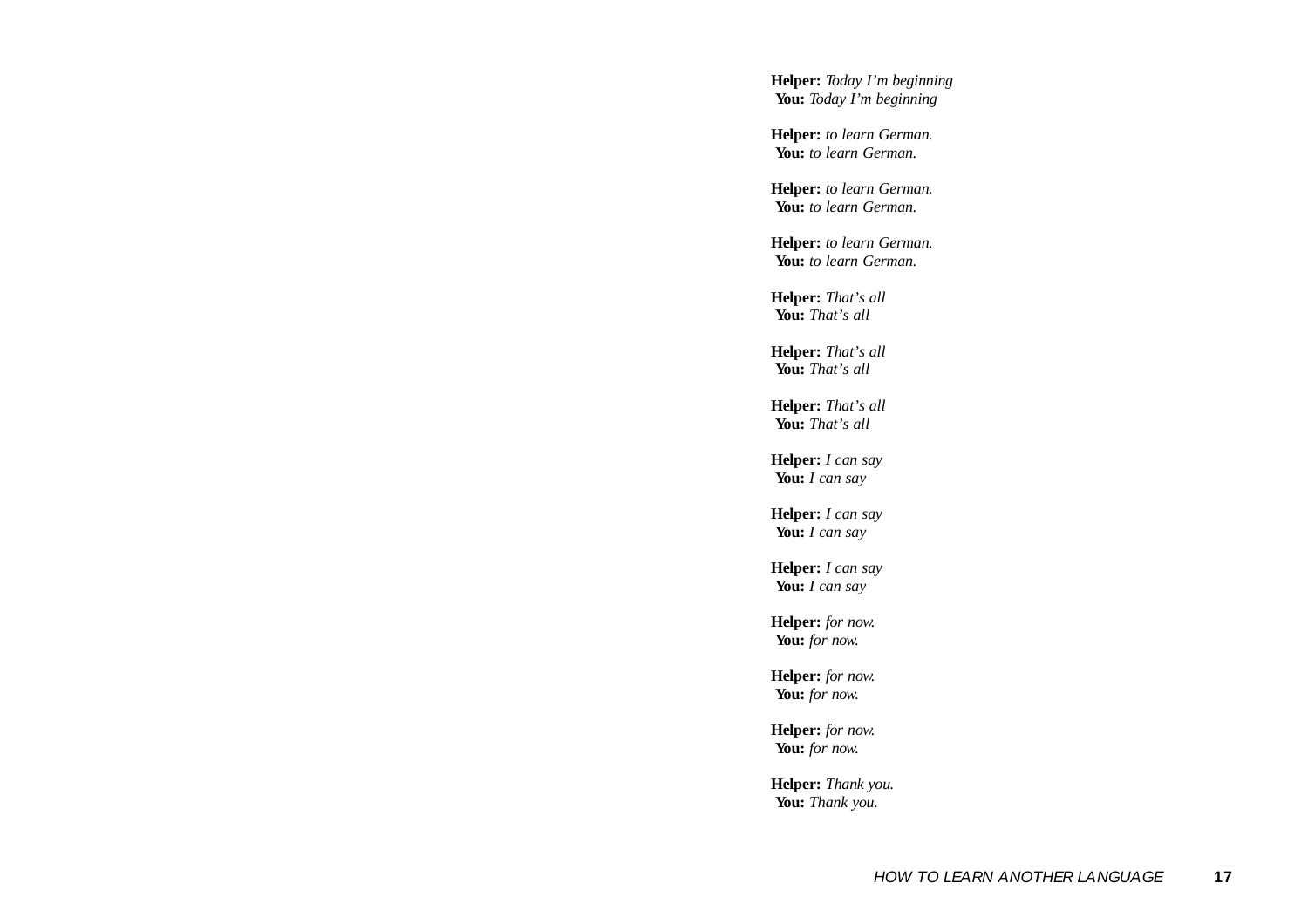**Helper:** *Thank you,* **You:** *Thank you.*

**Helper:** *Thank you.* **You:** *Thank you.*

**Helper:** *See you later.* **You:** *See you later.*

**Helper:** *See you later.* **You:** *See you later.*

**Helper:** *See you later.* **You:** *See you later.*

**C.** Now the helper says **EACH PHRASE ONCE**, and you repeat it. Ask your helper to keep correcting you when you make mistakes.

An example:

**Helper:** *Good morning.* **You:** *Good morning.*

**Helper:** *Today I'm beginning* **You:** *Today I'm beginning*

**Helper:** *to learn German.* **You:** *to learn German.* **Helper:** *That's all* **You:** *That's all*

**Helper:** *I can say* **You:** *I can say*

**Helper:** *for now.* **You:** *for now.*

**Helper:** *Thank you.* **You:** *Thank you.*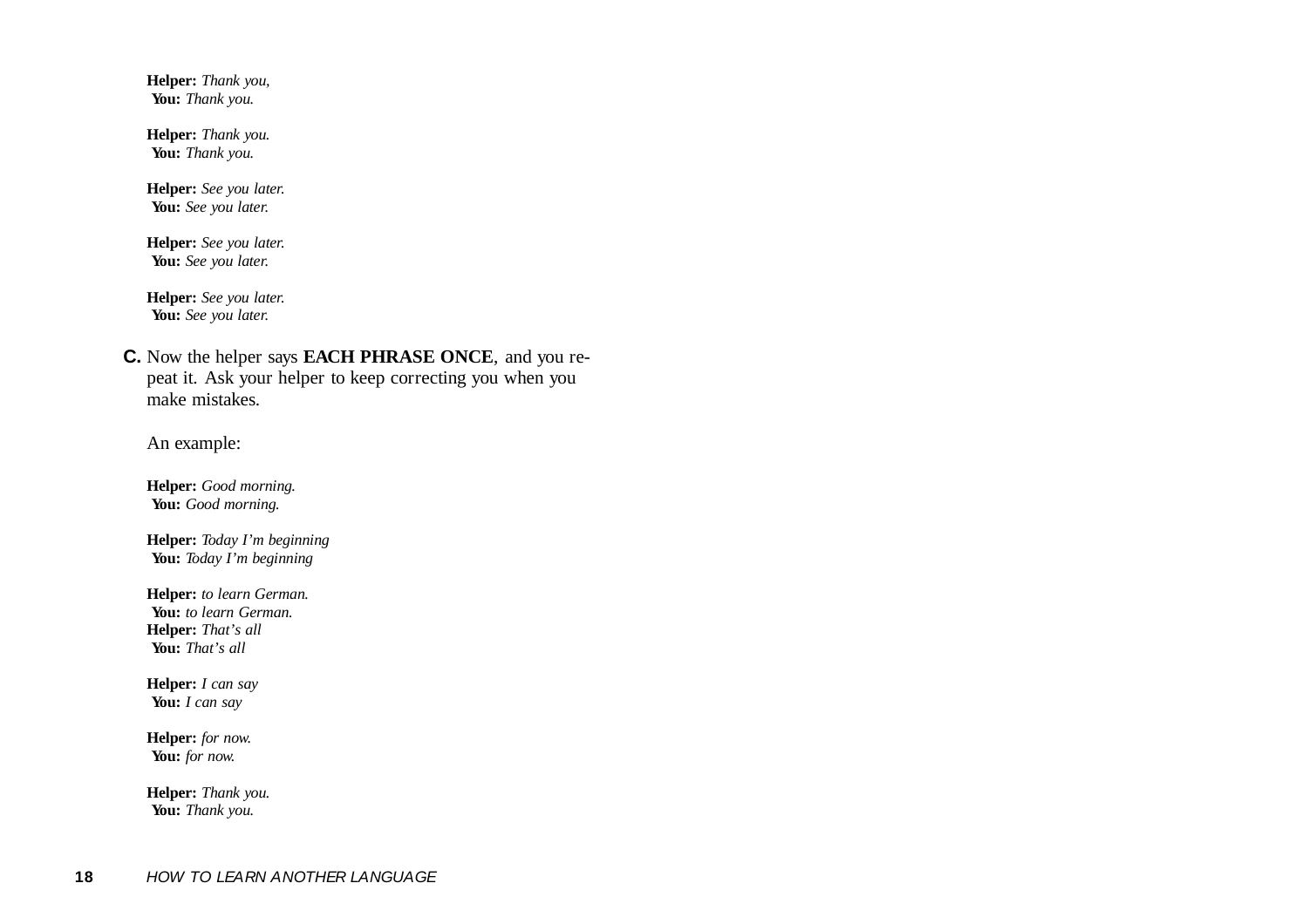**Helper:** *See you later.* **You:** *See you later.*

**D.** When you can repeat the phrases easily, you are ready for the helper to say **EACH COMPLETE SENTENCE SEV-ERAL TIMES.** You repeat it.

**Helper:** *Good morning.* **You:** *Good morning.*

**Helper:** *Good morning.* **You:** *Good morning.*

**Helper:** *Good morning.* **You:** *Good morning.*

**Helper:** *Today I'm beginning to learn German.* **You:** *Today I'm beginning to learn German.*

**Helper:** *Today I'm beginning to learn German.* **You:** *Today I'm beginning to learn German.*

**Helper:** *Today I'm beginning to learn German.* **You:** *Today I'm beginning to learn German.*

**Helper:** *That's all I can say for now.* **You:** *That's all I can say for now.*

**Helper:** *That's all I can say for now.* **You:** *That's all I can say for now.*

**Helper:** *That's all I can say for now.* **You:** *That's all I can say for now.*

**Helper:** *Thank you. See you later* **You:** *Thank you. See you later*

**Helper:** *Thank you. See you later* **You:** *Thank you. See you later*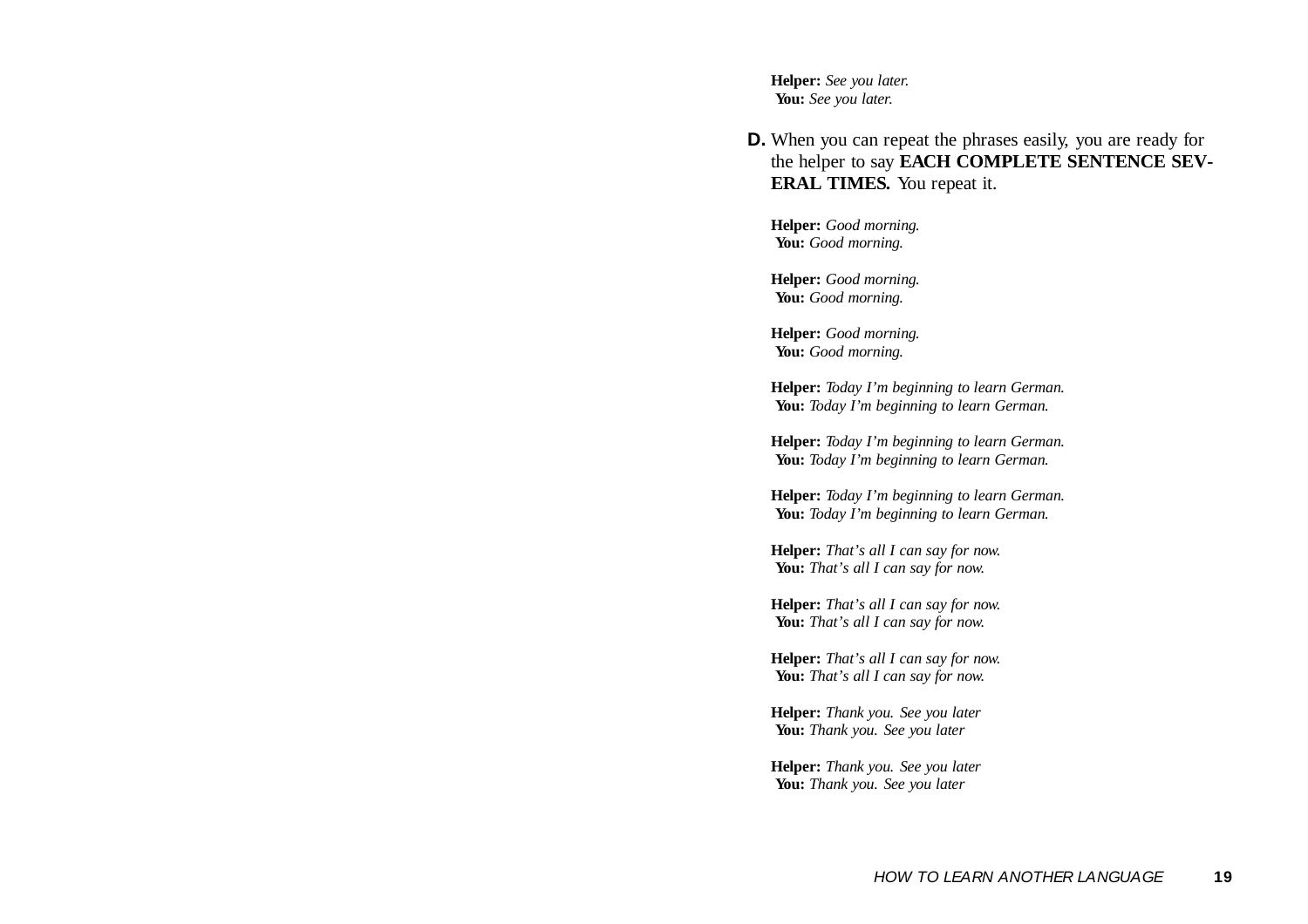**Helper:** *Thank you. See you later* **You:** *Thank you. See you later.*

#### **E.** Now your helper can say **EACH COMPLETE SEN-TENCE ONCE**. You repeat it.

**Helper:** *Good morning.* **You:** *Good morning.*

**Helper:** *Today I'm beginning to learn German.* **You:** *Today I'm beginning to learn German.*

**Helper:** *That's all I can say for now.* **You:** *That's all I can say for now.*

**Helper:** *Thank you. See you later.* **You:** *Thank you. See you later.*

**F.** The following exercise is very useful. The helper says **ONLY THE FIRST PART OF EACH SENTENCE, BUT YOU REPEAT THE WHOLE SENTENCE**. Youcan do this exercise several times, and each time the helper can say less of each sentence.

#### **FIRST TIME:**

**Helper:** *Good* **You:** *Good morning.*

**Helper:** *Today I'm beginning to learn* **You:** *Today I'm beginning to learn German.*

**Helper:** *That's all I can say for* **You:** *That's all I can say for now.*

**Helper:** *Thank you.* **You:** *Thank you. See you later.*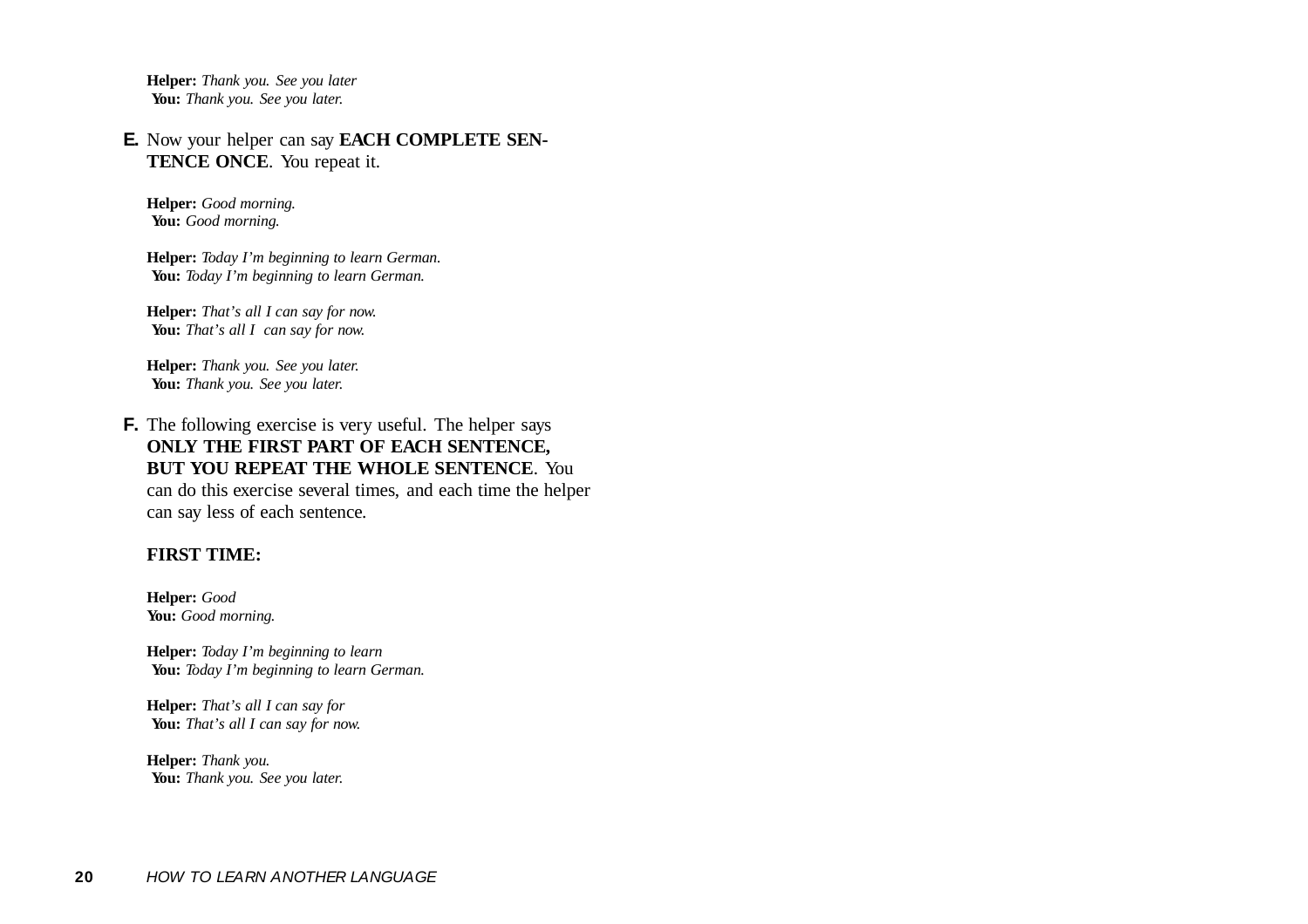#### **SECOND TIME:**

**Helper:** *Good* **You:** *Good morning.*

**Helper:** *Today I'm beginning* **You:** *Today I'm beginning to learn German.*

**Helper:** *That's all* **You:** *That's all I can say for now.*

**Helper:** *Thank you.* **You:** *Thank you. See you later.*

#### **THIRD TIME:**

**Helper:** *Good* **You:** *Good morning.*

**Helper:** *Today* **You:** *Today I'm beginning to learn German.*

**Helper:** *That's* **You:** *That's all I can say for now.*

**Helper:** *Thank you.* **You:** *Thank you. See you later.*

#### **G. FINALLY, SAY THE WHOLE DIALOGUE WITH-OUT ANY HELP.**

This might seem too much repetition to learn a few sentences. If you can learn your dialogue well without so much repetition, well and good. But perhaps another day you will need more. Each day you ask the helper to do the repetitions you need to learn your dialogue by heart. Do not forget that it is important to learn correctly - don't just learn the words, but also the pronunciation, the rhythm, and the intonation of each sentence.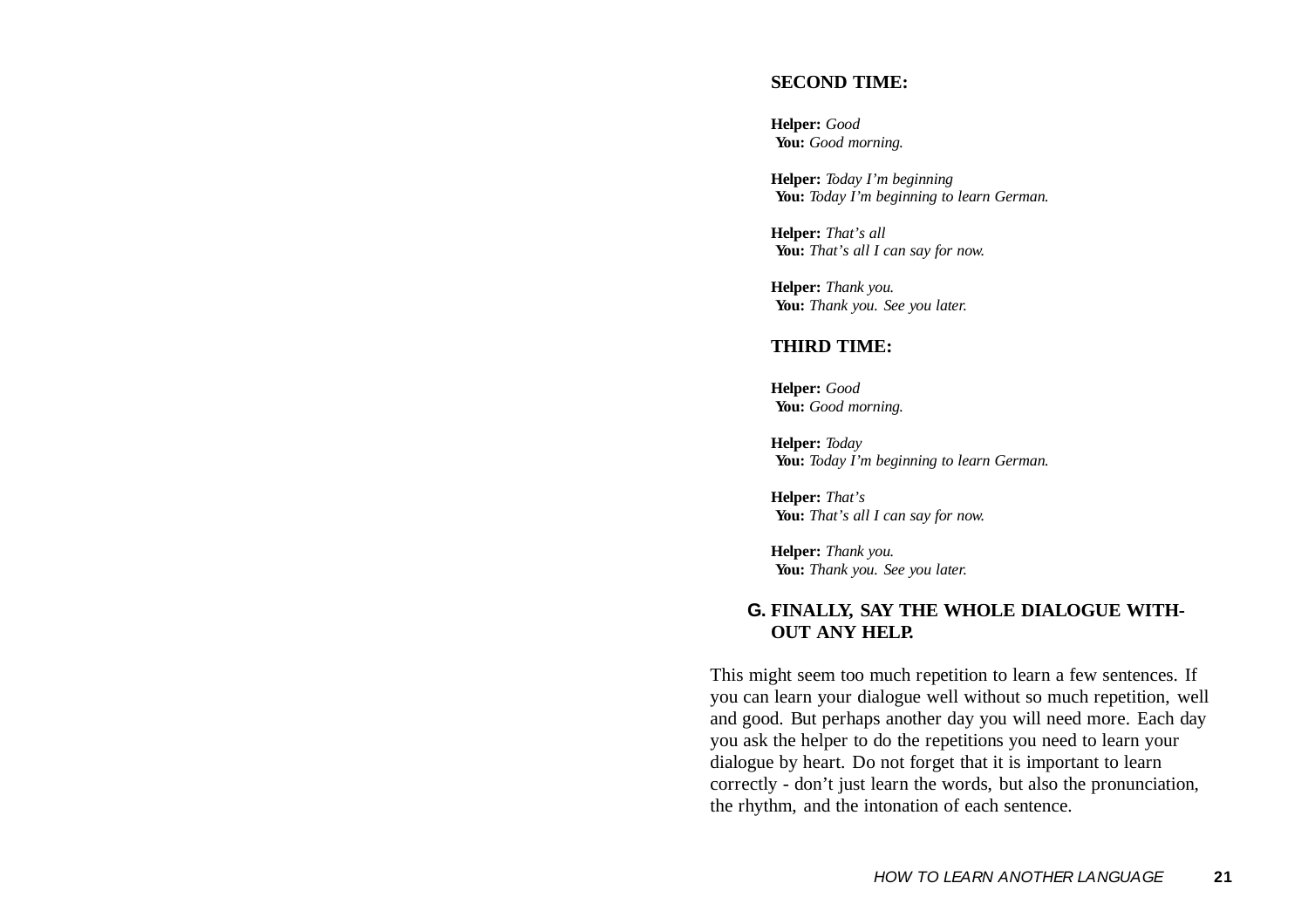## **3. Do Comprehension Exercises.**

You must understand what people say to you in the language. We do not just want to speak: we also want to listen and understand.

A useful exercise to learn to understand is called **"the physical response"**. It is easy and entertaining, both for your helper and you. The helper says something to you, and you demonstrate your understanding by doing it physically.

When children learn a language, they begin by understanding before speaking. For example, a mother says to her little girl, "Come here" and she shows she understands by going to her mother. We learn much more quickly when we obey orders.

To learn the imperatives: stand up, sit down, walk, put your hand up, put your hand down, follow these steps:

**A.** Ask your helper to write them in your exercise book:

| Stand up              |
|-----------------------|
| Sit down              |
| Walk                  |
| Put your hand<br>up   |
| Put your hand<br>down |

**B.** The helper says the first order, and he himself carries it out. Do it yourself too, without saying anything. (For now, your aim is just to learn to understand.)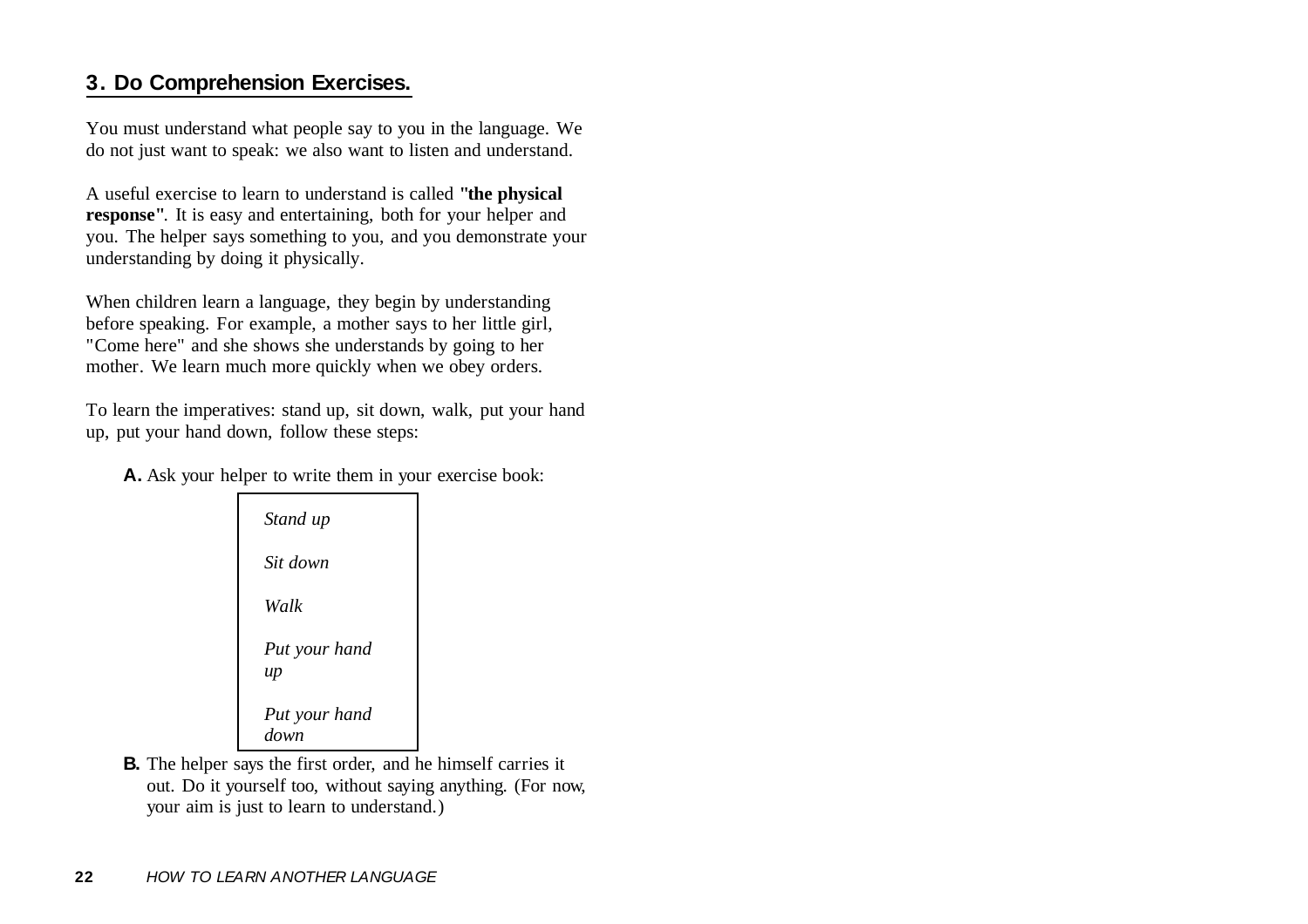- **C.** Then the helper says another order and shows how to do it, and you do it too (but without speaking).
- **D.** Then the helper alternates rapidly between these two, but without doing the action himself, and you do what he asks.
- **E.** When you know these two, the helper says and demonstrates another: "Walk". Now he can say any of these three and you respond by doing what he says. Do the exercise with only three actions until you respond correctly each time. Then you add the next one.
- **F.** Do not try to translate into English: just hear the phrase and do the action immediately, without translating in your mind.

So you don't have time to translate mentally into English, tell your helper to give the orders rapidly without pausing between them. This way you have to act without thinking too much.

**G.** The next day, you can go over these exercises and add others - for example:

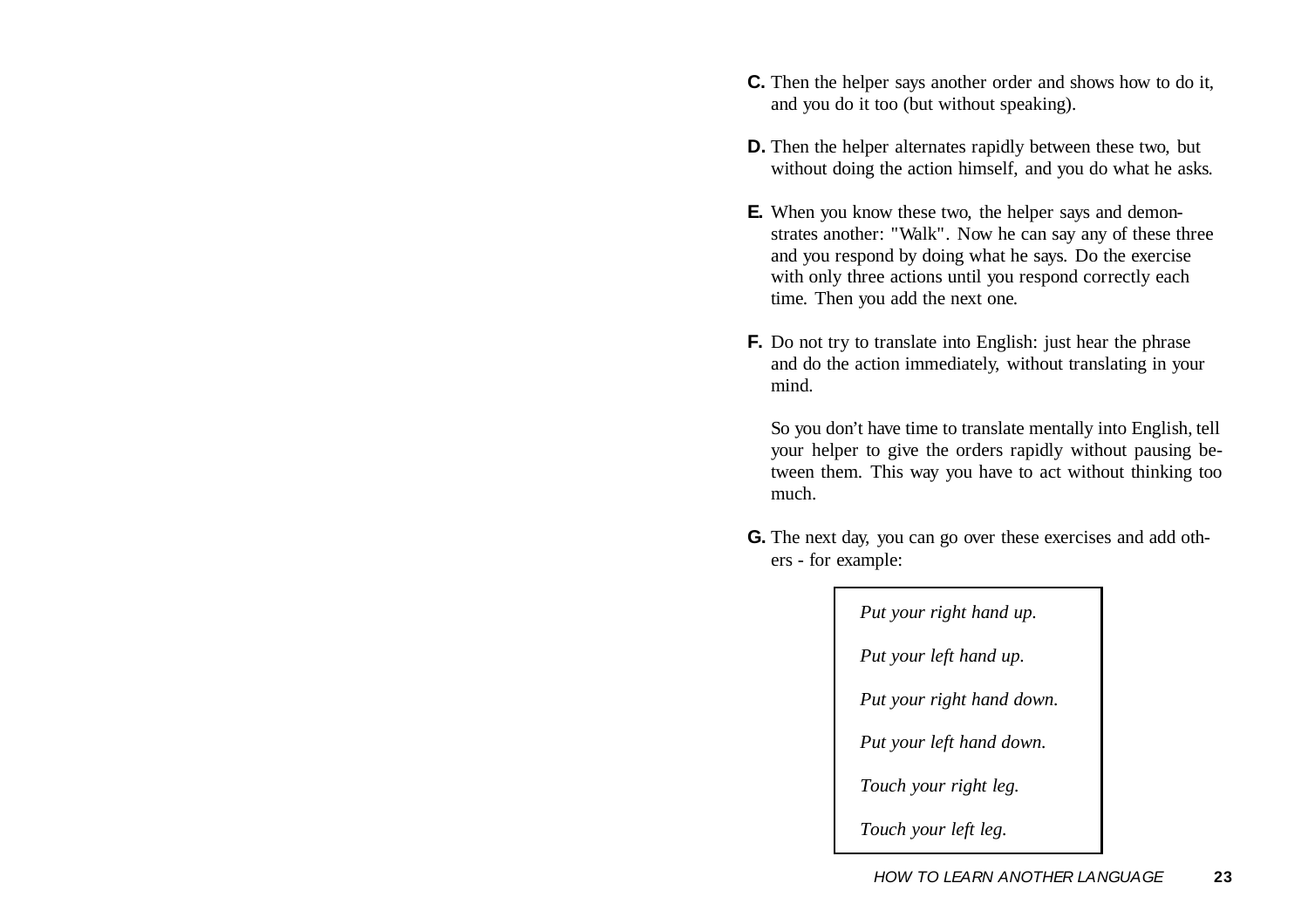- **H.** Another day, you could learn to indicate **numbers** 1 to 5 (or 10) with your fingers. Ask your helper how finger counting is done in that culture (sometimes one uses the first finger of the right hand to point to fingers on the left hand; sometimes it is done by raising the number of fingers on the right hand).
- **I.** During the day, when you feel the need of variety in your learning, let your helper encourage you with physical response comprehension exercises.
- **J.** Write the exercises in an exercise book. You do not need atranslation. Another alternative is to write them on cards.

#### *Other themes for comprehension exercises:*

(Try to do physical response comprehension exercises each day.)

- $\bullet$  Pointing to numbers: write numbers on cards. When your helper says a number, you point to it.
- •Following directions: turn right, straight on, etc..
- • Distinguishing colours, different sizes, places, e.g. "Touch the green pencil", or "Put the large book on the table".
- $\bullet$  Follow instructions to do things in the garden, the kitchen, etc., etc..

Write other themes for Comprehension Exercises that you will do: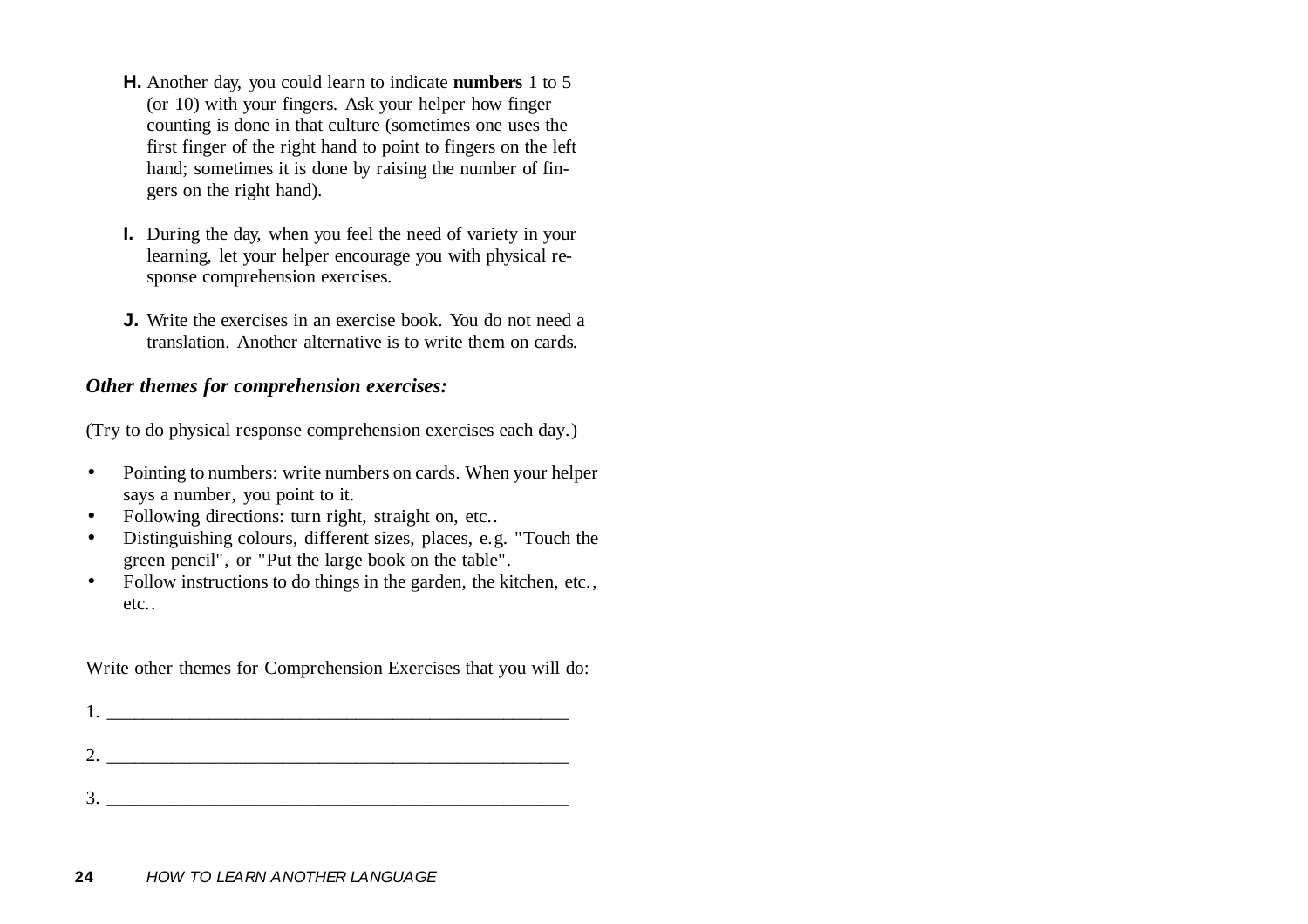## **Step 3: Use the Dialogue with Many People**

Practise your dialogue with many people.

This is the most important step. Every time you learn something, you should use it with many people. Before saying something many times, one does not really know it. But when one has used it a lot, one never forgets. Each day learn a little and use it a lot with many people.

If at all possible speak your dialogue with between **30 and 50 people.** Use the new phrases you have learnt. This means that you cannot stay very long with just one person. You are going to say the same sentences that you learn that day with every person you meet. You want to use a lot the little you have learnt. Commit **two to four hours** each day to speaking with people. After using the sentences so many times, you will know them very well.

Some people find it difficult to speak to unknown people. But it is important to do it anyway. How can we cultivate friends in the community if we do not speak to people? The person who wants friends must show that he is a friend. If you speak with many people every day, you will soon have many friends. They will be more interested in listening to the message of the Gospel when you are able to talk to them.

- •Speak with your neighbours.
- •Speak with children and young people.
- •Speak to people in the market and tradesmen.
- •Speak to people in the town square.
- •Etc.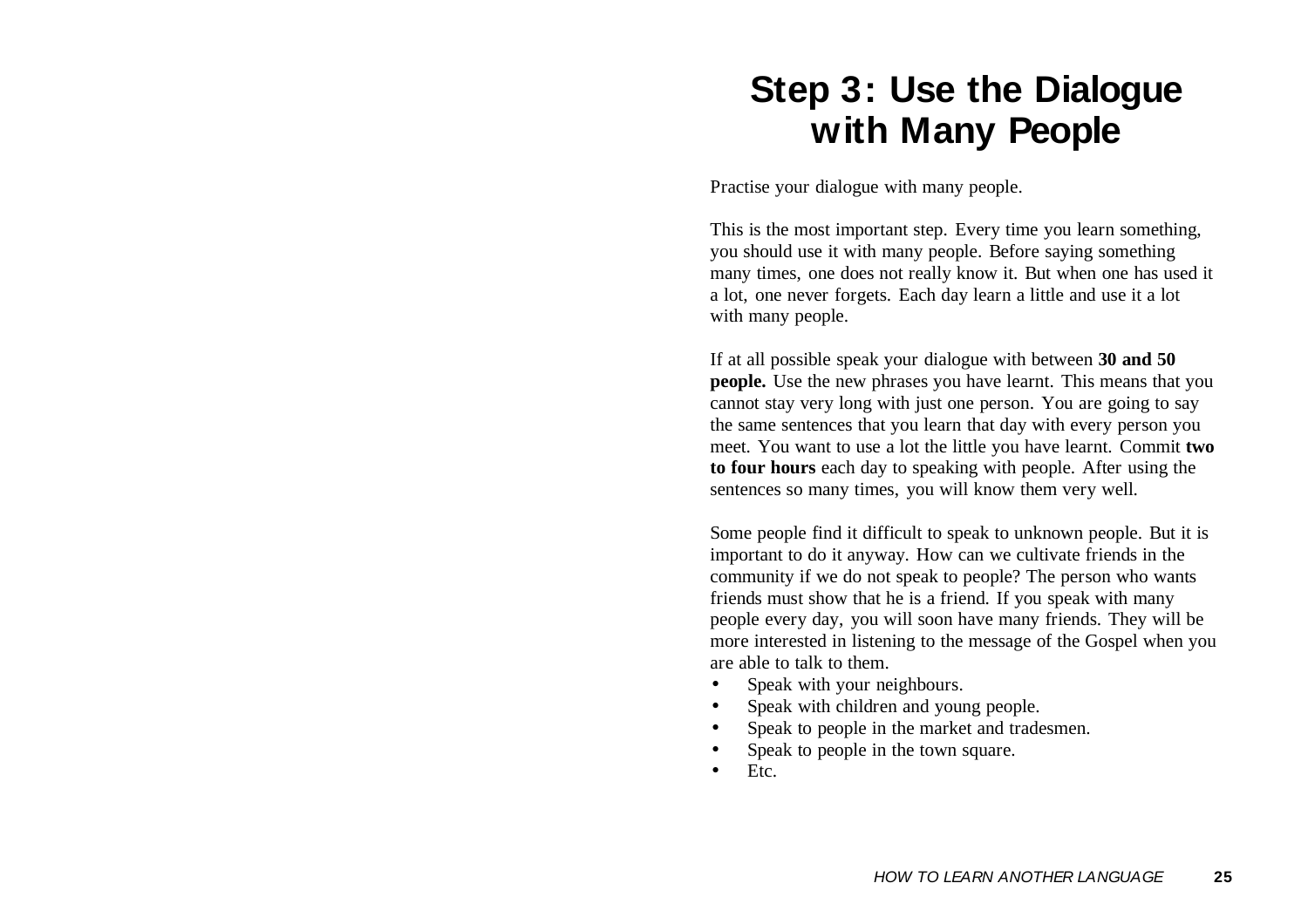People will respond to you in different ways. Be always respectful and patient with them. Some will be friendly and patient with you. Others will laugh at you or make fun. Do not be inhibited by this. Of course you will make mistakes, and no harm is done if they think it amusing.

Some will want to teach you many new words. You must tell them that you cannot learn all the vocabulary in just one day.

Some will take no notice when you begin to speak their language because they do not believe it is possible for foreigners to speak it or understand it. But in a few days they will become used to seeing that you are learning and then they will begin to speak to you. Some will think that you already know a lot and begin to say many things that you do not understand. Listen a lot and soon you will understand more.

Entertain yourself today speaking with people. Speak, speak and speak!

As you go, it is useful to take a pencil and notebook. Use any new word three times, and you will have learnt it.

A good idea is to go to shops and buy just **one** apple or **one** sweet, and talk as much as you can with the people you meet there.

### *Questions:*

- **1.** With how many people must I practise the new phrases each day? \_\_\_\_\_\_\_\_\_\_\_\_\_\_\_\_\_\_\_\_\_
- **2.** My aim today is to speak with about \_\_\_\_\_\_\_\_ people to use what I have learnt.

Answers: 1. 30 to 50. 2. Personal answer.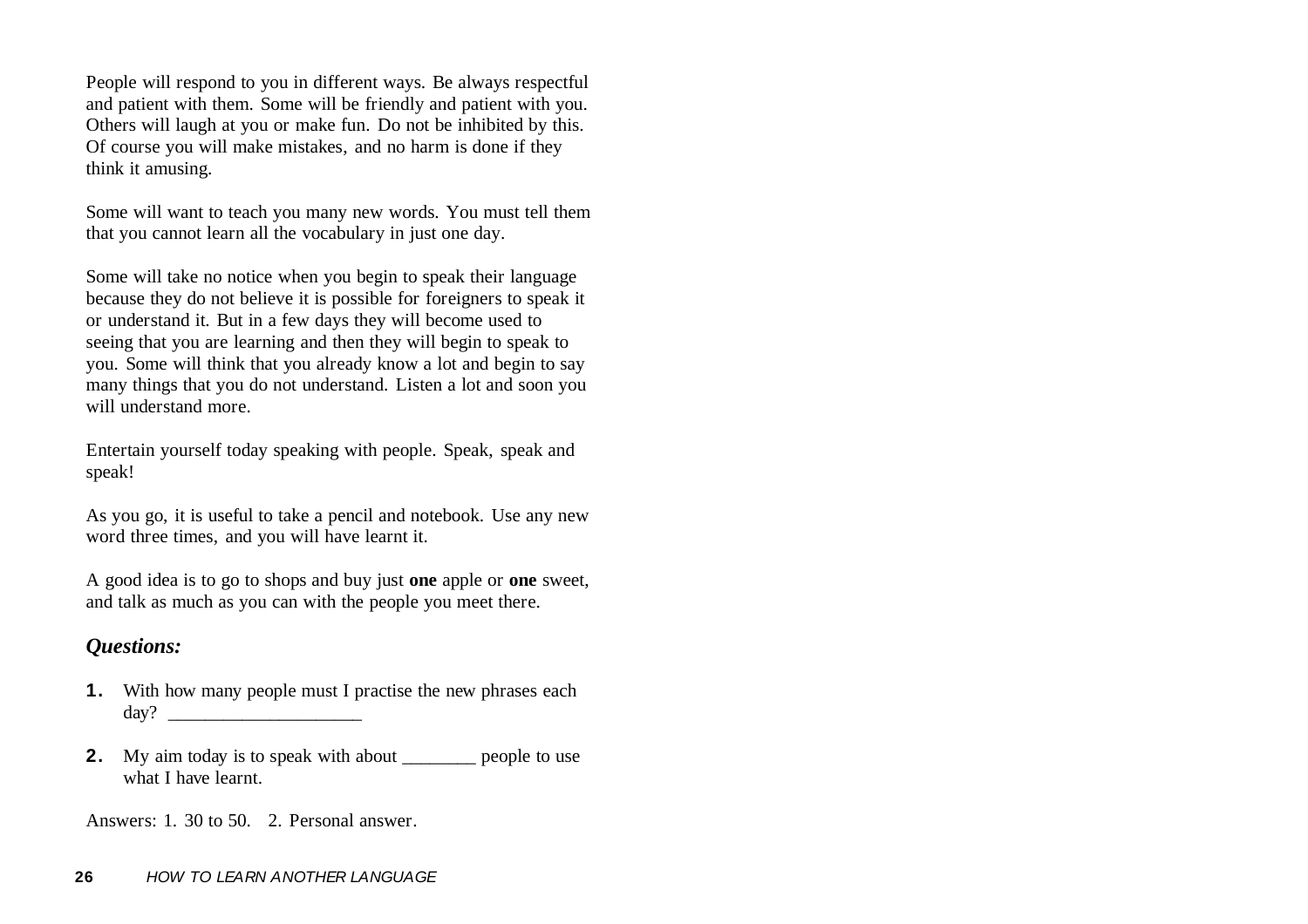## **Step 4: Evaluate your progress and select what you will learn tomorrow**

After practising your day's dialogue with people, think:

- •What did I want to say but couldn't?
- •How can I widen my knowledge of this language?
- •What dialogue shall I learn tomorrow?
- •What do I need to understand?
- •What are my goals for tomorrow?
- •And for next week?

In this way, select the theme of the dialogue you will learn tomorrow. In your exercise book, note down in English some ideas to discuss with your helper tomorrow.

## **More Ideas for Dialogues**

Each day learn something new and use it with many people. You could mark each box when you have dealt with each suggestion:

- ⊔ **Speaking about myself:** Where I am from. My name. My family. How long I have been here. For example: *My name is Ruth Parlan. I am from Nigeria. I came here a week ago. I live in Macora. I am married and have one daughte*r.
- □ **Greetings, thanks** (thank the people for helping you with the language), **congratulations, saying sorry**.
- $\Box$ **Explain that you are here to learn the language:** that you are not a tourist. Ask people to correct you. Learn phrases which encourage people to continue speaking.
- $\Box$  **Objects** What is this? What is it called? Did I say it correctly? What is it used for? This word is new for me. Please repeat it. I'm going to write it down so as not to forget it. Thank you very much for your help. (You can take pictures, photographs or other objects with you to stimulate conversation about other subjects.)
- **Questions to ask strangers in order to get to know them.**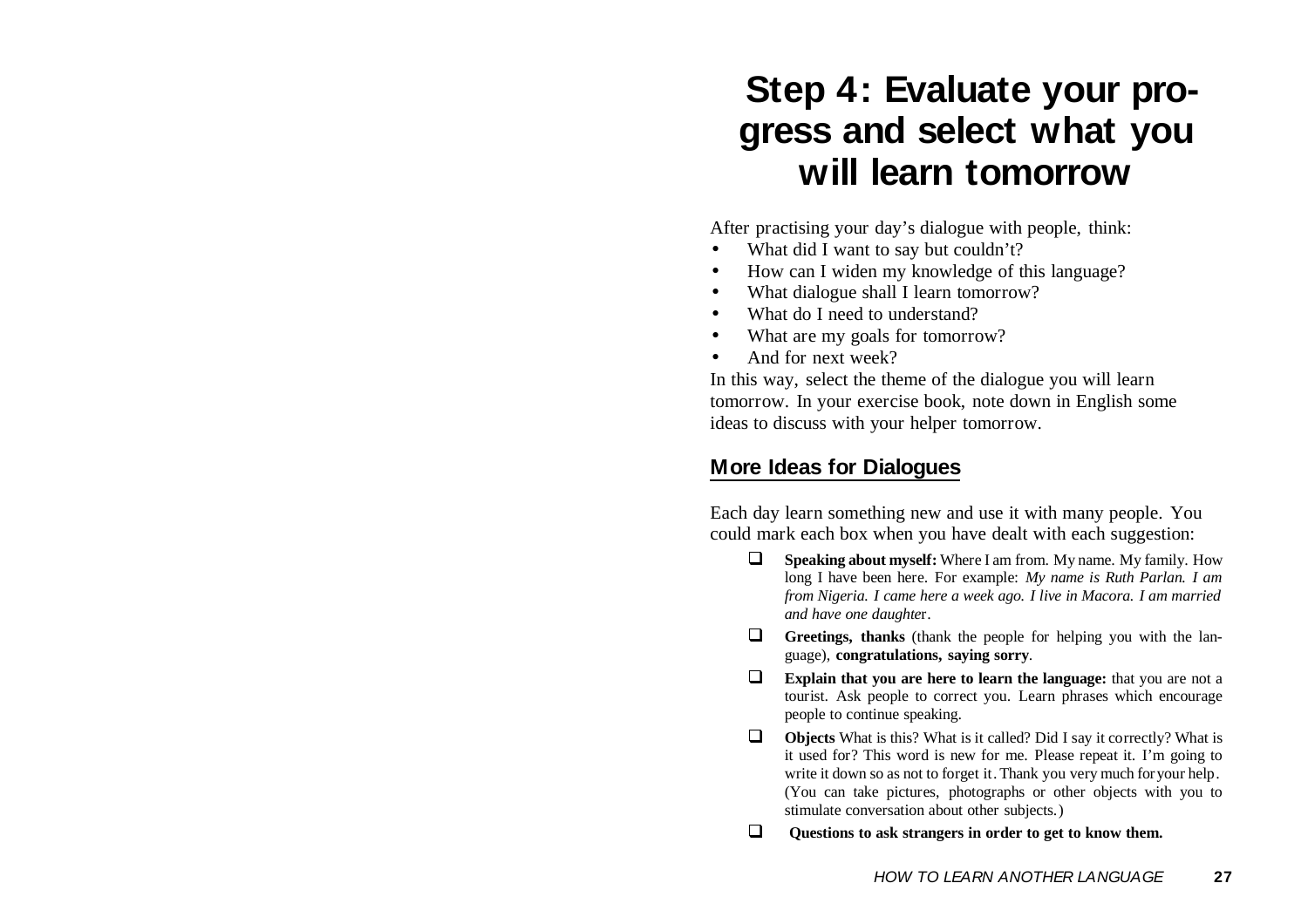| <b>Questions to ask for descriptions:</b> e.g. Where do people do this? When<br>do they do this? Which is better? How long does it take? Who does it?<br>What colour is it?                                   |
|---------------------------------------------------------------------------------------------------------------------------------------------------------------------------------------------------------------|
| <b>Using public transport.</b> For example: How much does it cost to go to<br>the centre? Which bus goes to the centre? Where is the bus-stop?                                                                |
| <b>Asking permission:</b> Every day I learn a little and use it with many<br>people to learn properly. I would like to come back another day and<br>tell you the new things I have learnt. Is that all right? |
| <b>Directions:</b> Where is the market? Is it far? How can I get there?                                                                                                                                       |
| <b>Expressing emotions:</b> happiness or sadness. Expressing sympathy.                                                                                                                                        |
| <b>Actions:</b> What is she doing? What is she doing it with? How does one<br>do that? Does one do it every day? What is his work?                                                                            |
| <b>Descriptions of activities:</b> $\theta$ a. What is be doing? Why? Can I help                                                                                                                              |

- $\Box$  **Descriptions of activities**: e.g. What is he doing? Why? Can I help him? Can you show me how to do it? (Take part in all sorts of activities as much as you can.)
- $\Box$ **Shopping**. Types of food and meals. The Post Office.
- $\Box$  **Gestures** when speaking, taking one's leave, pointing to something (this may be rude in some cultures).
- $\Box$ **Arithmetic**: adding, subtracting, multiplying and dividing.
- $\Box$ **Using the telephone**.
- $\Box$ **Writing letters**. Forms which are used.
- $\Box$ **Saying the date and time**.
- $\Box$  **Themes which people are always talking about**. Maybe people always talk about certain themes which interest them. Learn to talk about them, even if they don't interest you: Write these themes here:

 $\Box$  **Themes from** *How to Make Disciples in Other Cultures* (the questions on pages 9-12). See page 2 for information on how to obtain this. Each day choose a theme with your helper and write down your daily dialogue. Make up your own themes as needs arise. Learn a little and use it a lot.

\_\_\_\_\_\_\_\_\_\_\_\_\_\_\_\_\_\_\_\_\_\_\_\_\_\_\_\_\_\_\_\_\_\_\_\_\_\_\_\_\_\_\_\_\_\_\_\_\_\_\_\_\_\_\_

\_\_\_\_\_\_\_\_\_\_\_\_\_\_\_\_\_\_\_\_\_\_\_\_\_\_\_\_\_\_\_\_\_\_\_\_\_\_\_\_\_\_\_\_\_\_\_\_\_\_\_\_\_\_\_

Note other themes you will deal with in your dialogues: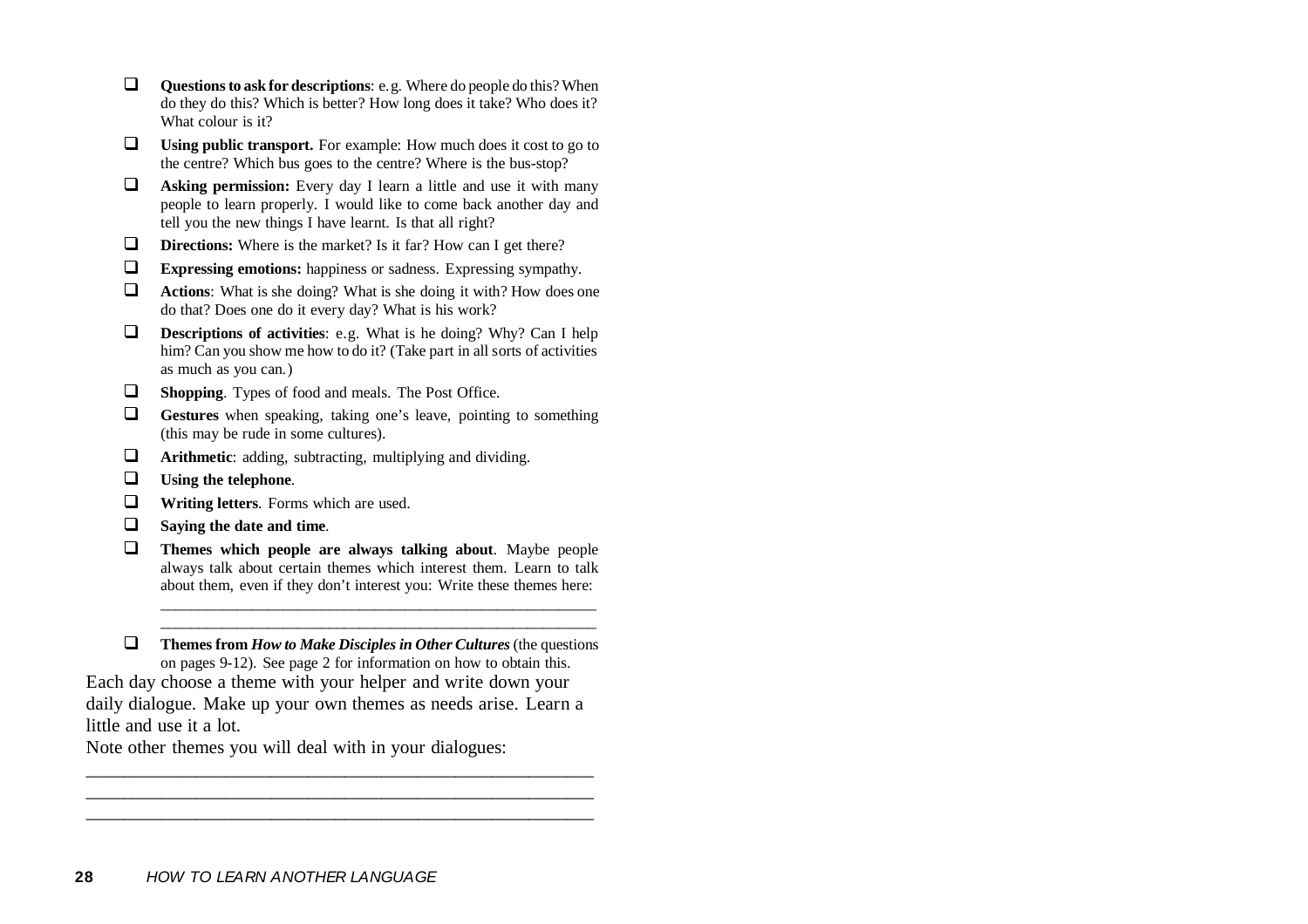### **Questions for Self-Evaluation**

Every day go over what you have learnt so that you do not forget. At the same time, evaluate your progress and see what you can do to learn better.

Think:

- •What did I learn today?
- •How much have I learnt this week?
- •Do I learn something new every day?
- •Do I listen carefully and try to pronounce words correctly?
- •Do I learn my dialogues well?
- • What problems do I have with forming and doing pronunciation and grammatical exercises?
- • When I learn something, do I use it with many people? How many people?
- •Am I forming friendships with people?
- •Am I patient with my helper and with myself?
- • You should also note down and carefully organize all your material: in different exercise books, or on cards filed in different sections of a box.

#### **Examples of different types of material:**

- \*dialogues
- \*comprehension exercises
- \*pronunciation exercises
- \*grammatical exercises
- \*sounds that I need to practise
- \*themes that I want to deal with
- \*new phrases and words
- \*interesting experiences
- \*etc..
- • Each part of the material should have a name, a date, and, if you use a tape recorder, the number of the cassette and the counter number where it begins.
- •Each day repeat the dialogues that you have already learnt.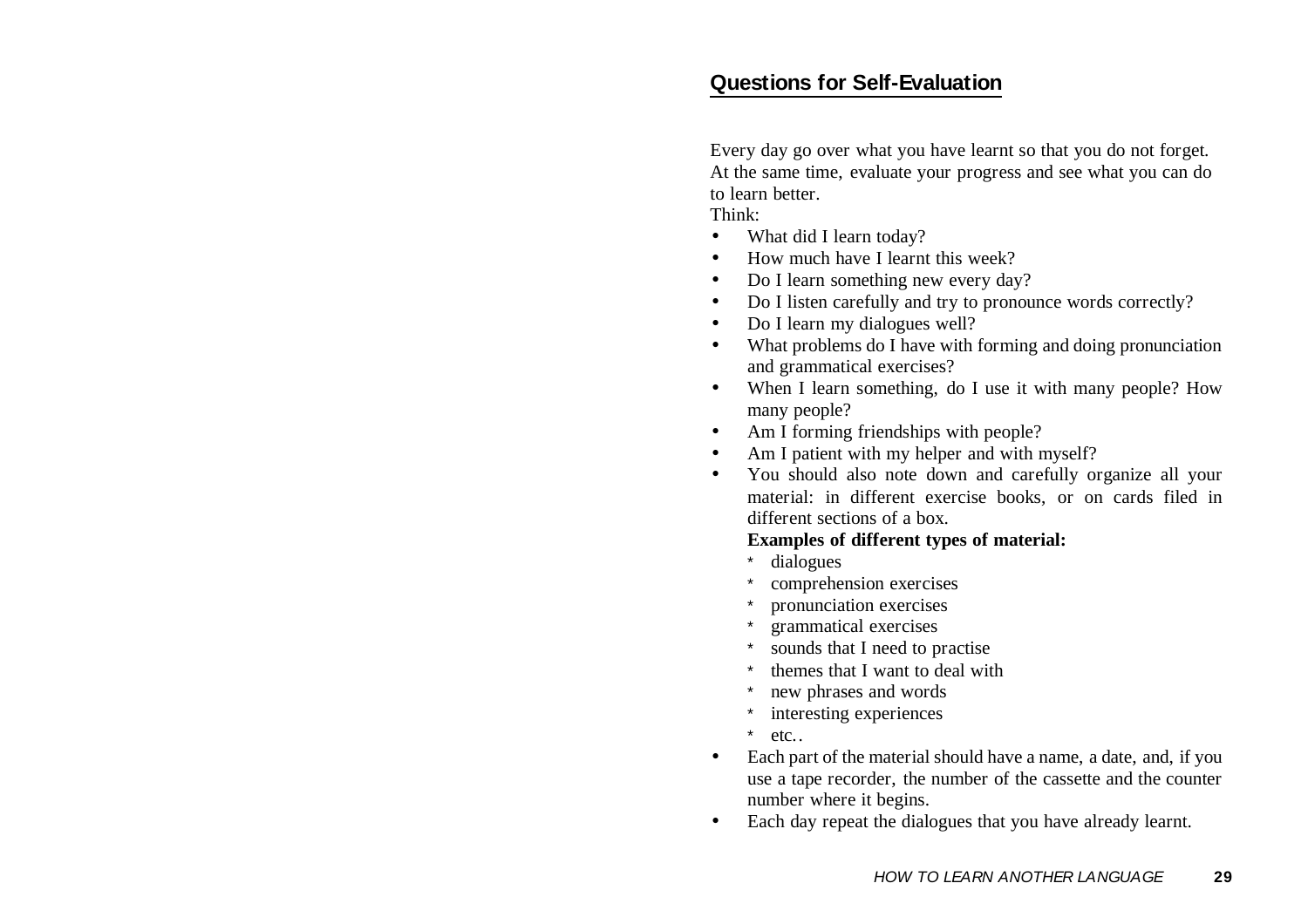Besides reflecting on these themes, each day write your answers to the following **Self-Evaluation Questions -** in your exercise book under the dialogue, or somewhere else.

- $\bullet$  *What other phrases did I learn when speaking with people in the community?*
- $\bullet$  *How well did I learn the dialogue today? (not very well, well or very well).*
- •*With how many people did I speak?*
- •*What should be the theme of the dialogue for tomorrow?*
- • *What sounds did I find difficult to pronounce?* Make plans to construct an exercise that will help you to master the sound. (See page 33)
- $\bullet$  *Did I have difficulty saying something? Do I need to construct an exercise on any grammatical aspect to practise it?* (See page -36.)
- • *Did I grasp the melody or intonation of the phrases? Do I need to construct exercises on this?* (See page 37)
- • *Can I distinguish between different grammatical constructions? For example, what is the difference between "I want to eat kimchi" and "I don't want to eat kimchi".* (See page 39)
- •*What did I learn about this culture?*

On the following page is an example of a page from an exercise book where someone has answered the above questions.

## **Be accountable to others for your goals and progress**

Each week set goals for which dialogues you will learn, how many hours you will spend speaking in the community, etc.. Being accountable to another person helps us to be disciplined.

Sometimes it is good to spend a morning in prayer and evaluation of your language learning.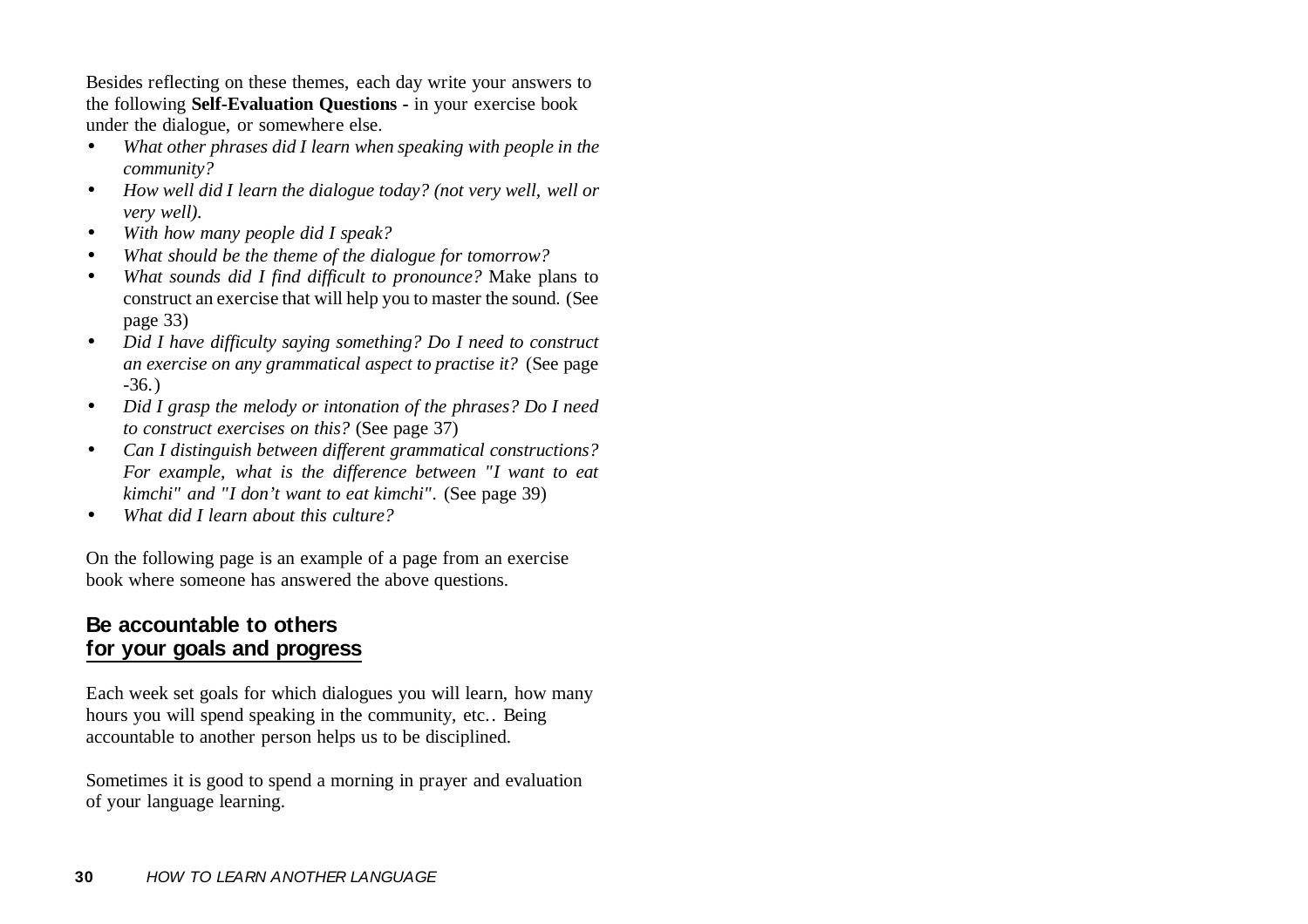#### **Example of a page of an exercise book (from someone who is learning Korean):**

Date: 2/6 Theme: *Introducing myself the first day* 

**Today's dialogue:**

*añong ha seyo. hangung marul peugo shipsumnida. igoshi negahal suinum hangung marul modu imnida. añong hi keshipsho.* 

In English this means, approximately:

*Hello. I would like to learn Korean. This is all I can say of Korean. May you remain well.*

**Other phrases I learnt from people:**

*añong hi kashipsho. - May you go well.* 

**Assessment of my learning today:** 80% **Number of people I spoke with:** 45. **Theme for tomorrow:** *Buying at the market. Perhaps. What is this? How much does it cost? I want two please. Thank you very much.*

**Pronunciation:** *Problems with the sound "sh". I will make anexercise about this tomorrow with my helper (page 33 of book).*

**Notes about this culture:***Older people wear white traditional clothes. Young people use bright colours and fashionable dress.*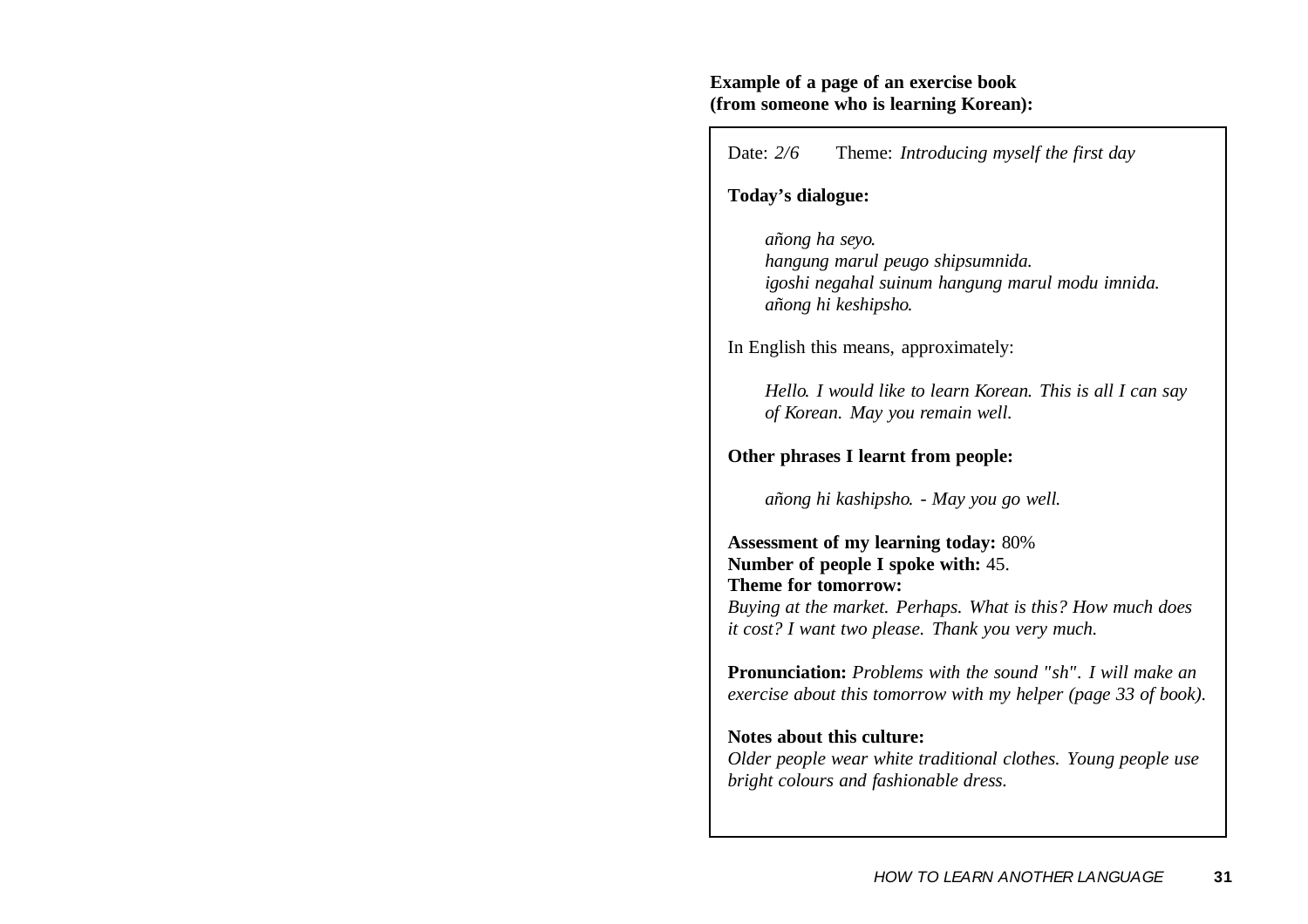## **Carry on with the Four Daily Steps**

You will probably need to commit six concentrated hours each day for at least a year and a half to reach a level where you almost never make grammatical mistakes, and almost always understand people when they speak. Of course, your speed of progress will also depend on the difficulty of the language, your other responsibilities, and your learning abilities. Ask God for His help in this great task.

Each day (five days a week), try to complete a cycle of the Four Daily Steps, no matter how small the cycle is.

- **1. Choose your dialogue**
- Learn the dialogue (pages **15 to 21**) • Comprehension exercises (**pages 22 to 24**) • Pronunciation exercises (your priority during the first month) (**pages 33 to 36**) • Grammatical exercises (**pages 38 to 43**) • things that you want to say • topics of interest in the community • ideas from pages **27 and 28**. • topics from pages 9-12 of *How to Make Disciples in Other Cultures* - Part 5 of this Series.4 **2. Learn the dialogue and do exercises** 24**Use the dialogue 3. with many people** 3 (always the most important part of the day). Try to speak to new people every day. (**page 25**) **Evaluate your 4. progress** and select what you are going to do tomorrow. (**pages 27 to 31**)
	- **32** HOW TO LEARN ANOTHER LANGUAGE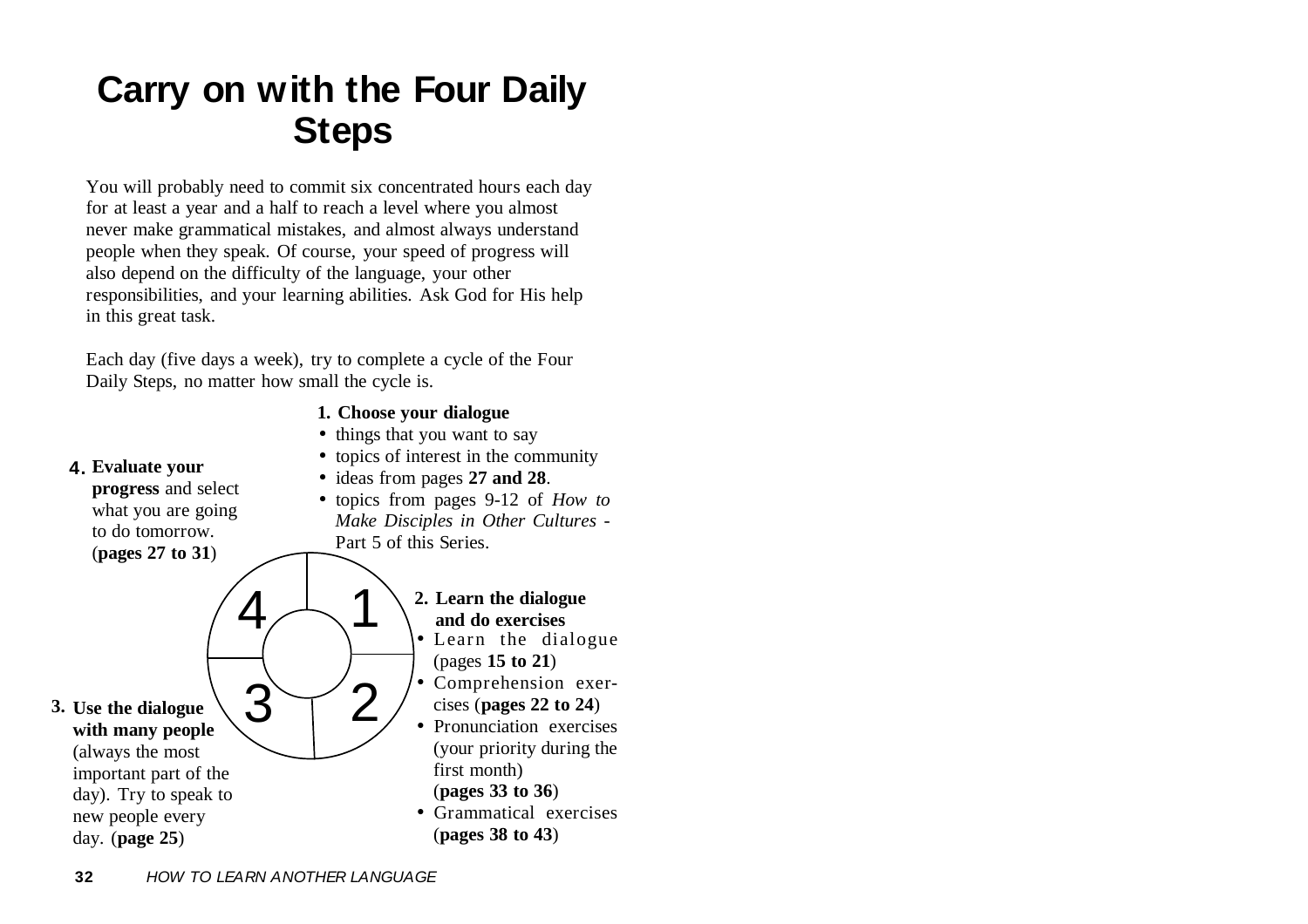## **Pronunciation Exercises**

Your priority during the first weeks is learning the correct pronunciation. Exercises to practise sounds, and others to distinguish similar sounds, will help you master them.

Use another exercise book to write down pronunciation exercises for the different sounds of the language.

Examples of sounds:

- •the vowels
- •groups of vowels - e.g. "ai", "ei"
- •the consonants
- •groups of consonants e.g. "dr", "st"
- $\bullet$  the tones (in some languages, different tones indicate different meanings)
- $\bullet$  intonation and emphasis in the phrases - for example, note the differences between:
	- \* a statement e.g. "He ate it."
	- \*a question - e.g. "He ate it?"
	- \*an exclamation - e.g. "He ate it!"
	- \*an order - e.g. "Eat it."

Every language has different sounds. Even when sounds appear the same, they may be slightly different. When we speak another language, we have the tendency to substitute the sounds of our mother tongue for the correct sounds. If we do not correct this habit **at the beginning** of our learning, we will always have a foreign accent.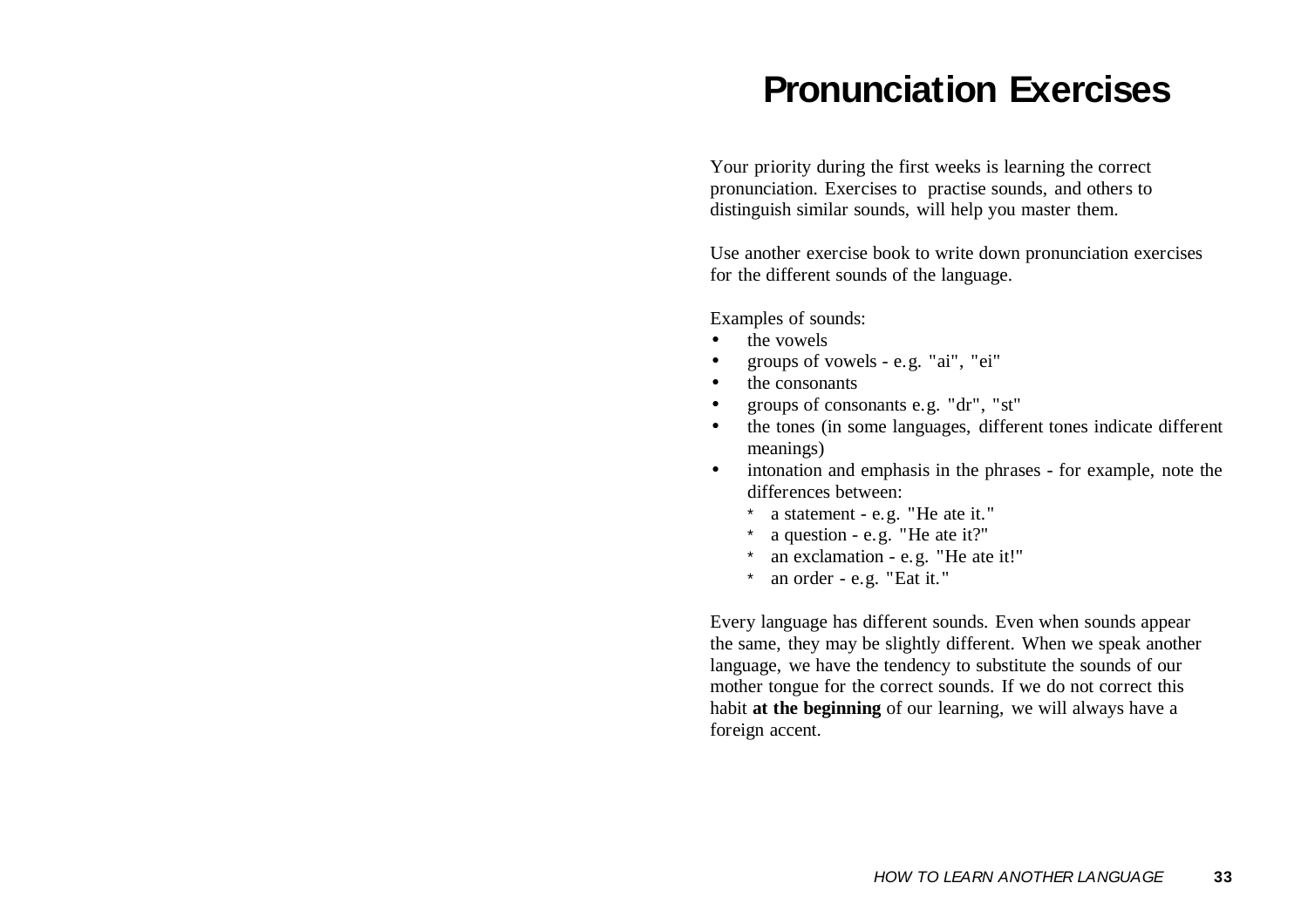## **Exercise to practise one sound**

This exercise will help you to practise each sound in the language, one by one. Some difficult sounds may take several days to learn. Do not try to perfect them in just one day: you may feel frustrated if you do.

- **A.** When you find a sound that you need to practise, with your helper make a list of words that contain it.
- **B.** Organize the words in columns and write them in your exercise book or on card (e.g. first column: where the sound comes at the beginning of a word; second column, where the sound comes in the middle; third column, where the sound comes at the end). The sound may not occur in every position: it does not matter: you can make just two columns. Note that in some languages different letters of the alphabet may sometimes be used for the same sound, or one letter may represent several sounds: concentrate on the **sounds**, not the letters. Someone learning English could practise the sound "sh" like this:

| <i>Initial</i><br>Middle<br>End<br>bashing<br>ash<br>sham<br>threshing<br>fresh<br>shed |       | Pronunciation of the sound "sh" | 3rd July |
|-----------------------------------------------------------------------------------------|-------|---------------------------------|----------|
|                                                                                         | shine | wishing                         | fish     |

**C. Listen to the sound**: Ask your helper to read each word three times, reading down the columns, and afterwards reading across the columns. You listen and watch his mouth, lips and tongue to see how the sound is made.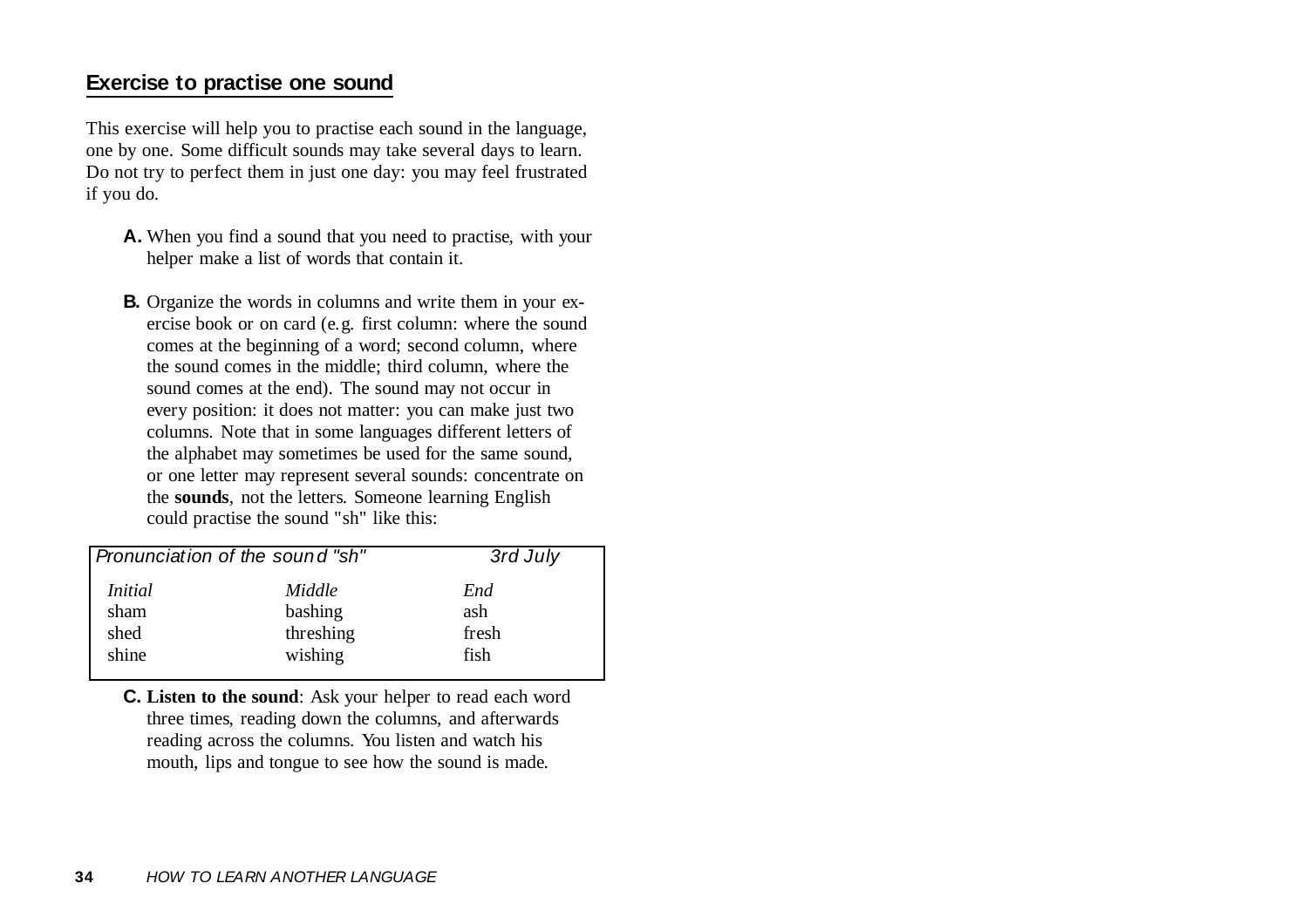- **D. Imitate the sound**: Ask your helper to read each word several times, and you repeat each time. Your helper corrects your pronunciation.
- **E. Produce the sound**: You read the words, your helper says them after you, and you repeat the correct version.
- **F.** Practise saying the words in longer phrases.
- **G.** Continue these exercises every two or three days until you can reproduce the sound perfectly.

### **An exercise to distinguish similar sounds**

Sometimes you will find two or three sounds that seem very similar to you, but are in fact different. For example, in Korean there are three types of "t". If you cannot distinguish between them, you will not be able to say the words correctly. This exercise will help you to differentiate between them.

**A.** First, select pairs of words that are the same (or similar) apart from the sound that you want to differentiate. For example, someone learning English might have difficulty distinguishing between the sounds "s" and "sh". They could put together the following pairs:

| Differentiating between "s" and "sh" |          | 5th July |
|--------------------------------------|----------|----------|
| Column 1                             | Column 2 |          |
| sale                                 | shale    |          |
| sell                                 | shell    |          |
| mess                                 | mesh     |          |
| lease                                | leash    |          |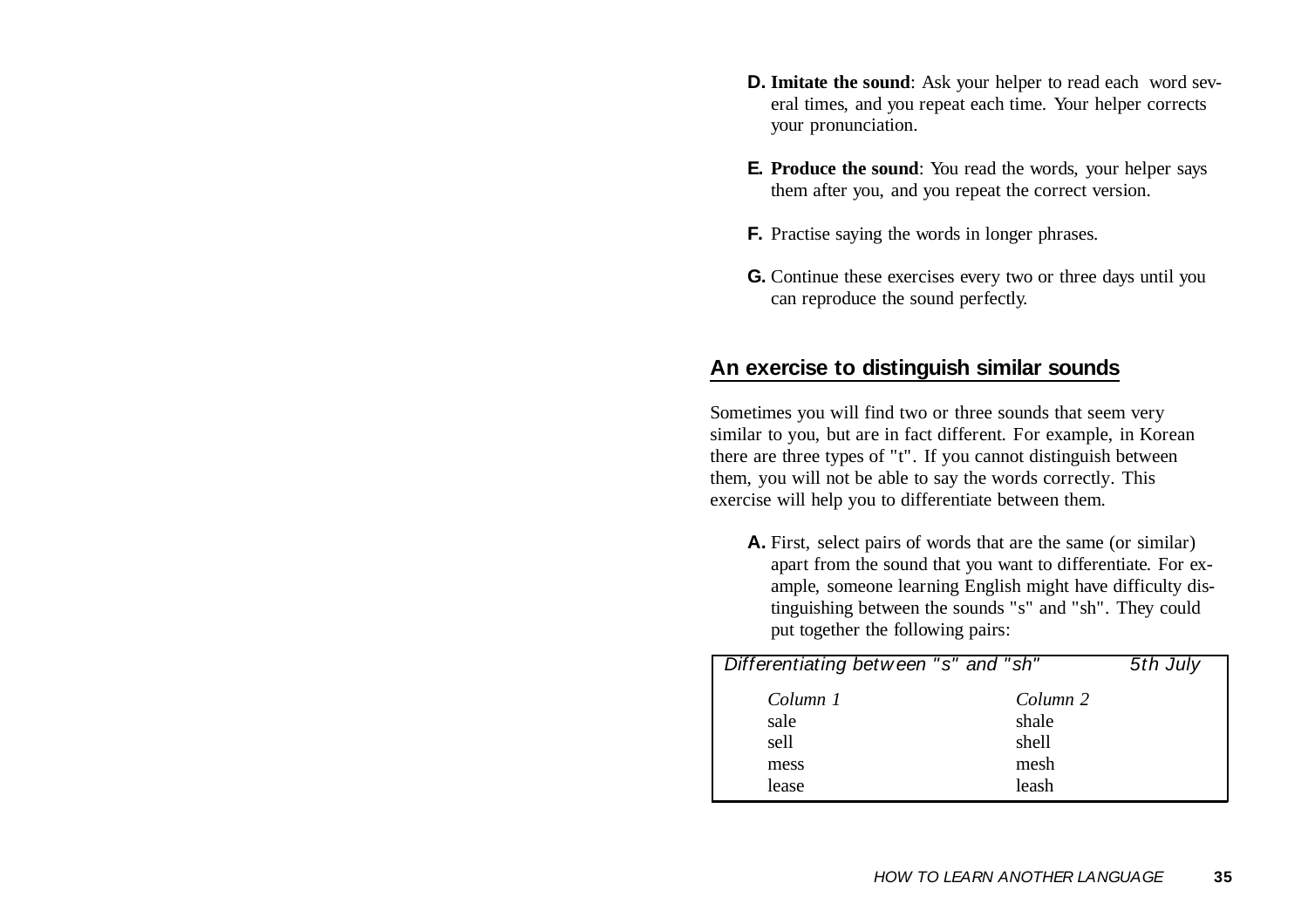- **B. Listen to the sound**: Ask your helper to read each word three times, reading down the columns, and afterwards reading across them. You listen and watch his mouth, lips and tongue to see how the sound is made. Do not say anything yet.
- **C.** Ask your helper to select and say any two words. You have to say if they are from the same column or from different columns. For example, if the helper says "sell" and "mesh", you would say that they are from different columns. Do this several times.
- **D. Imitate the sound**: Ask your helper to read each word several times, and you repeat each time. Your helper corrects your pronunciation.
- **E.** Ask your helper to read the pairs. You repeat them, and your helper corrects you.
- **F. Produce the sound**: You read the words of the first column, one by one, and your helper corrects you. You then say the word again, correctly. Then read the pairs, one by one. Your helper corrects you, and you repeat the corrected version.
- **G.** Afterwards, your helper points to any pair of words and you say them. Your helper corrects you, and you repeat the corrected version.

This same method can be used to highlight all sorts of differences. For example, there follows an exercise to distinguish between the intonations of statements and questions: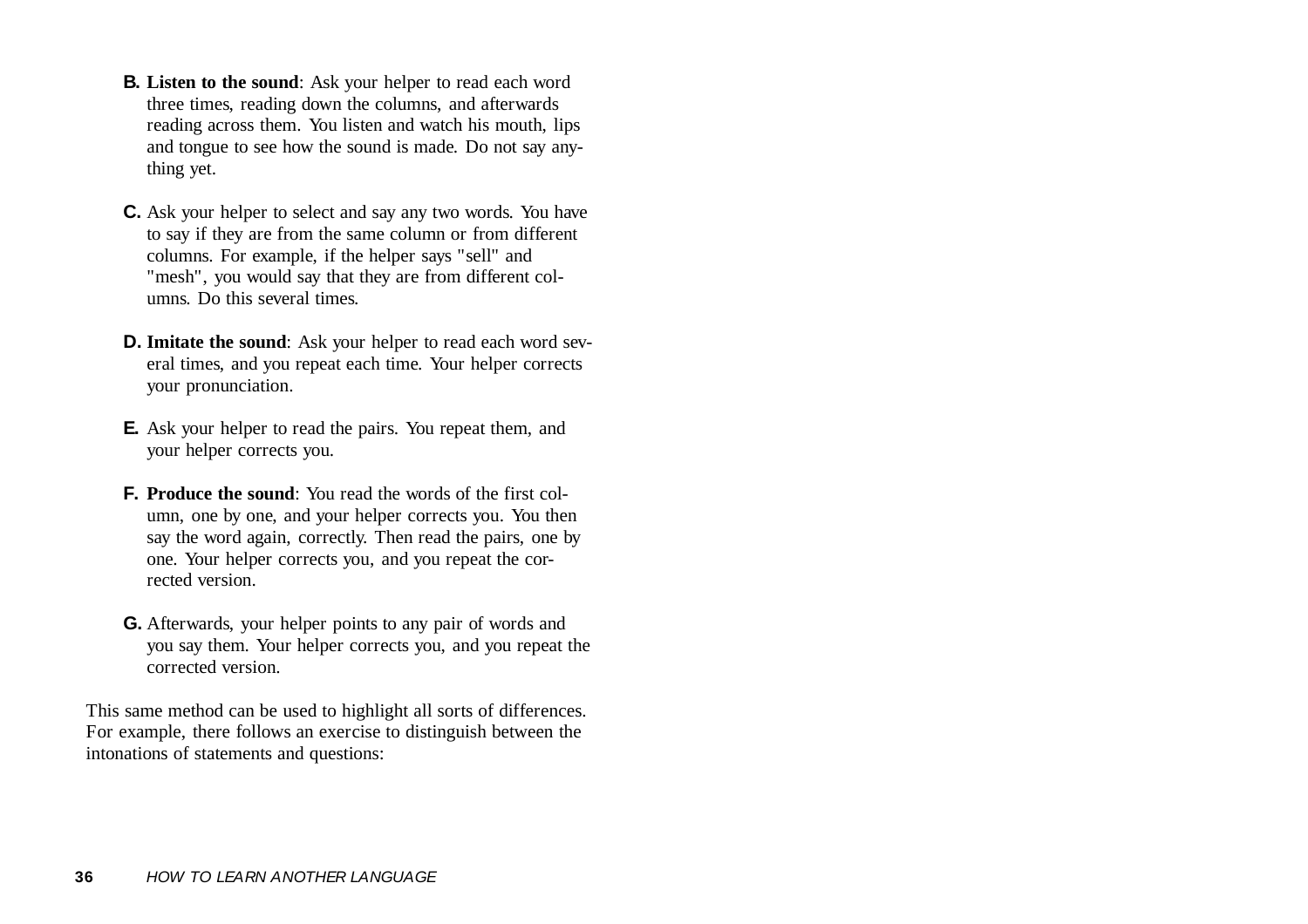## Intonation of statements and questions 5th August

*Statements* He ate it. He painted the wall. He visited school.

*Preguntas* He ate it? He painted the wall? He visited school?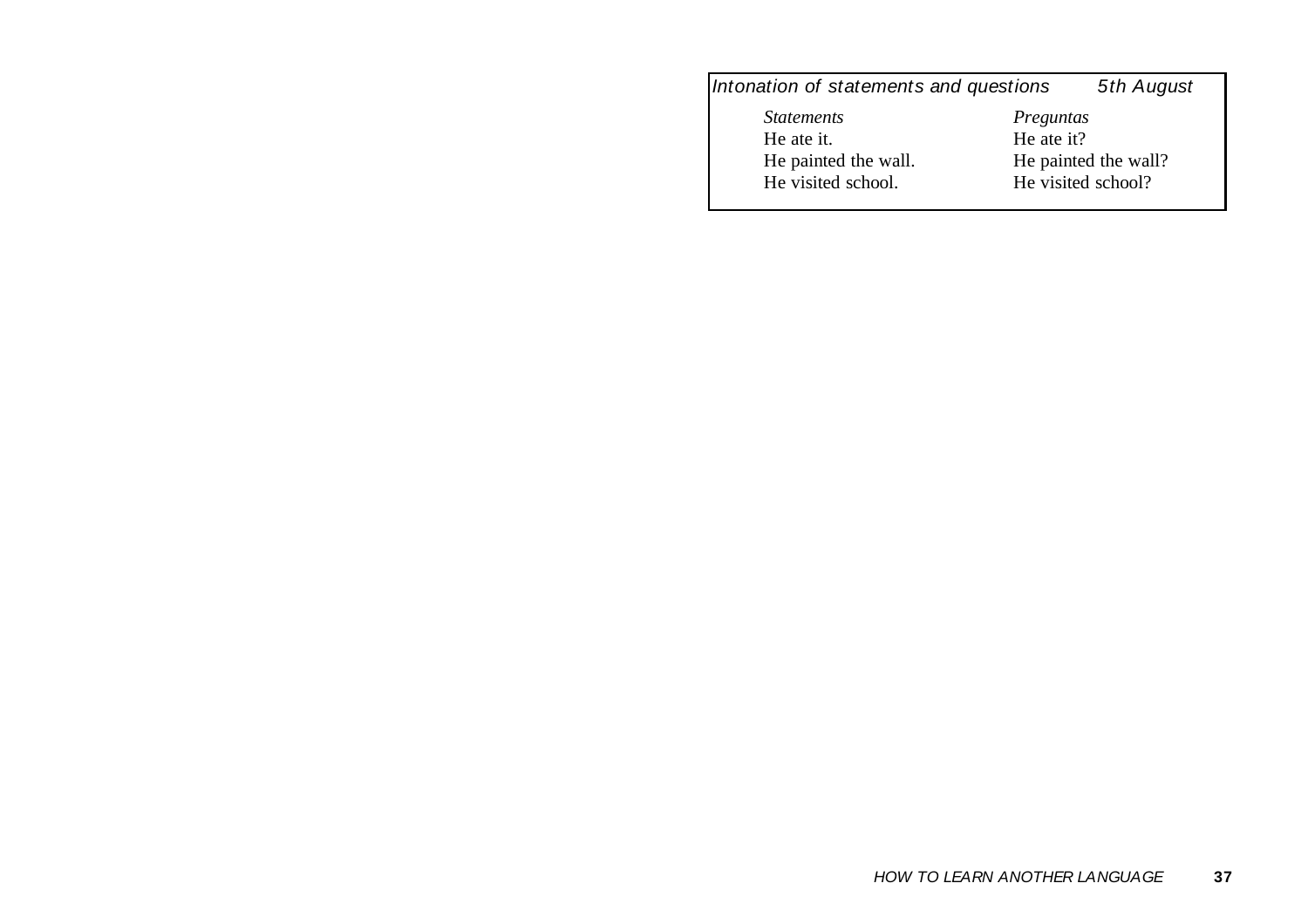## **Grammatical Exercises**

Do not impose English grammatical structures on the new language: every language is organized in a different way. For example, here are several translations into English of a sentence *maintaining the order that those languages use*:

English: *The blue house is very large*. Spanish: *The house blue is very large*. Hopi: *Blue house very large*. Vietnamese: *The house colour blue is very large*. Farsi: *The house blue very large is*.

You will gain fluency in the language as you use it a lot. Exercises like the following are also helpful. It is not so important to memorize grammatical rules.

## **Exercise to practisea grammatical structure**

Every time you learn a new type of sentence, create an exercise to master it.

**A.** Take a sentence from your dialogue, and with your helper, create an exercise like the following:

| Substitution exercise<br>Cardinal numbers |            | 15th August               |           |
|-------------------------------------------|------------|---------------------------|-----------|
| <i><b>Model:</b></i>                      | This is my | first                     | day here. |
| Substitution words:                       |            | second<br>third<br>fourth |           |

**B. Listen to the model**: Ask your helper to read the model sentence. Then ask him to say "second" and then, "This is my second day here". Your helper then reads the word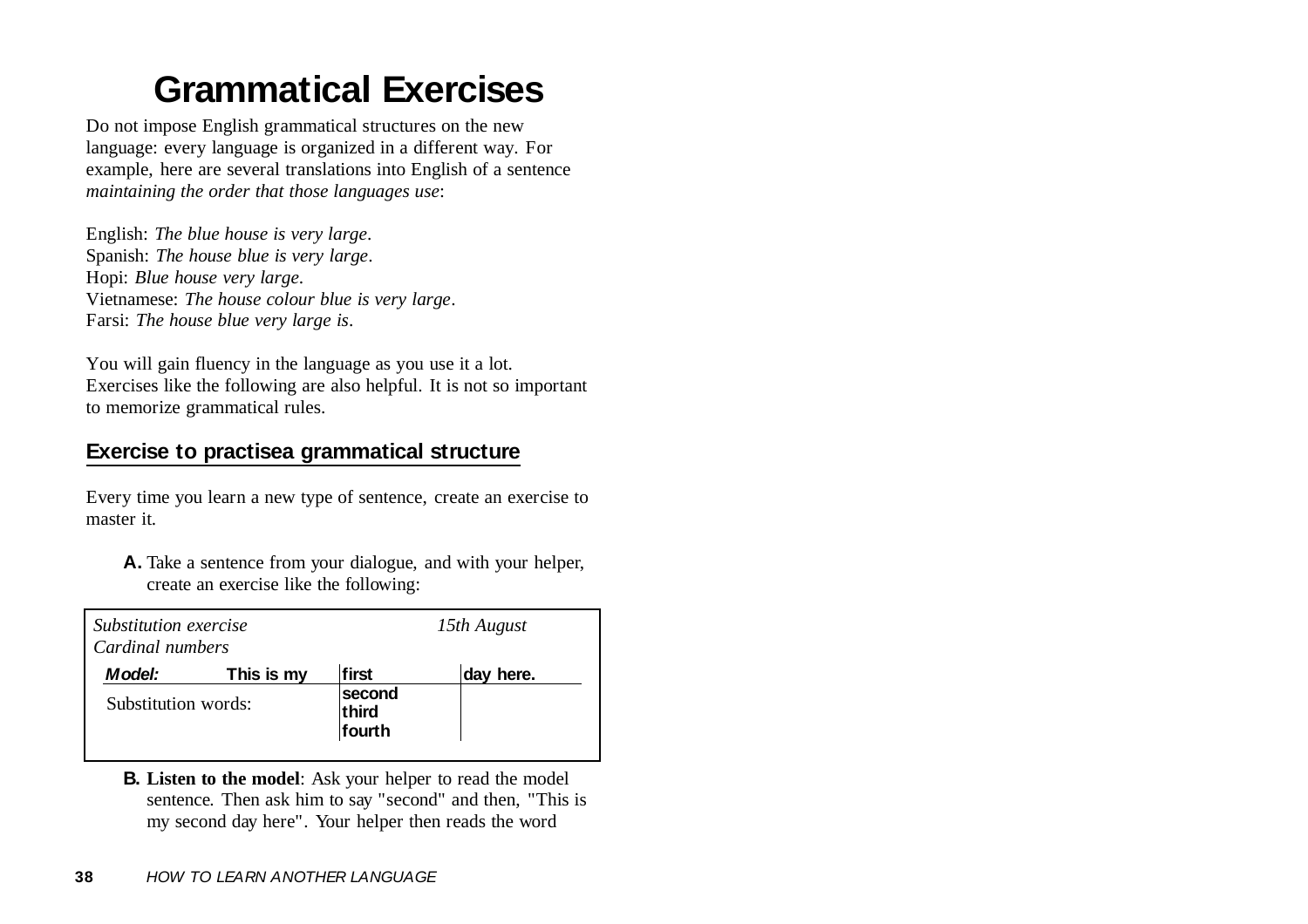"third", and afterwards says, "This is my third day here." Think about the meaning of the sentence as you listen.

- **C. Imitate**: Ask your helper to do the same as in B, but this time you repeat everything he says. Your helper corrects your pronunciation, and you repeat the corrected version.
- **D. Produce**: Your helper just says the substitution words. You reply by saying the whole sentence. For example, when your helper says "second", you say, "This is my second day here." Your helper says it correctly, and you repeat the correction.

**Note:** Do not write the English translation for this exercise. To remember the meaning, you can do little drawings. It is important that you begin to **think** in the new language.

## **An exercise to differentiate two grammatical structures**

This exercise will help you to differentiate one grammatical form from another. It will also develop flexibility: taking one grammatical form and changing it into another. The following example takes a positive statement and changes it into negative statement:

| 19th August                                                                          |
|--------------------------------------------------------------------------------------|
| <b>Negative</b><br>This isn't a book.<br>This isn't a pencil.<br>This isn't a shirt. |
|                                                                                      |

**A. Listen**: Ask your helper to read each of the positive statements two or three times. **Do not look at what he is reading: you must learn to differentiate just by listening**.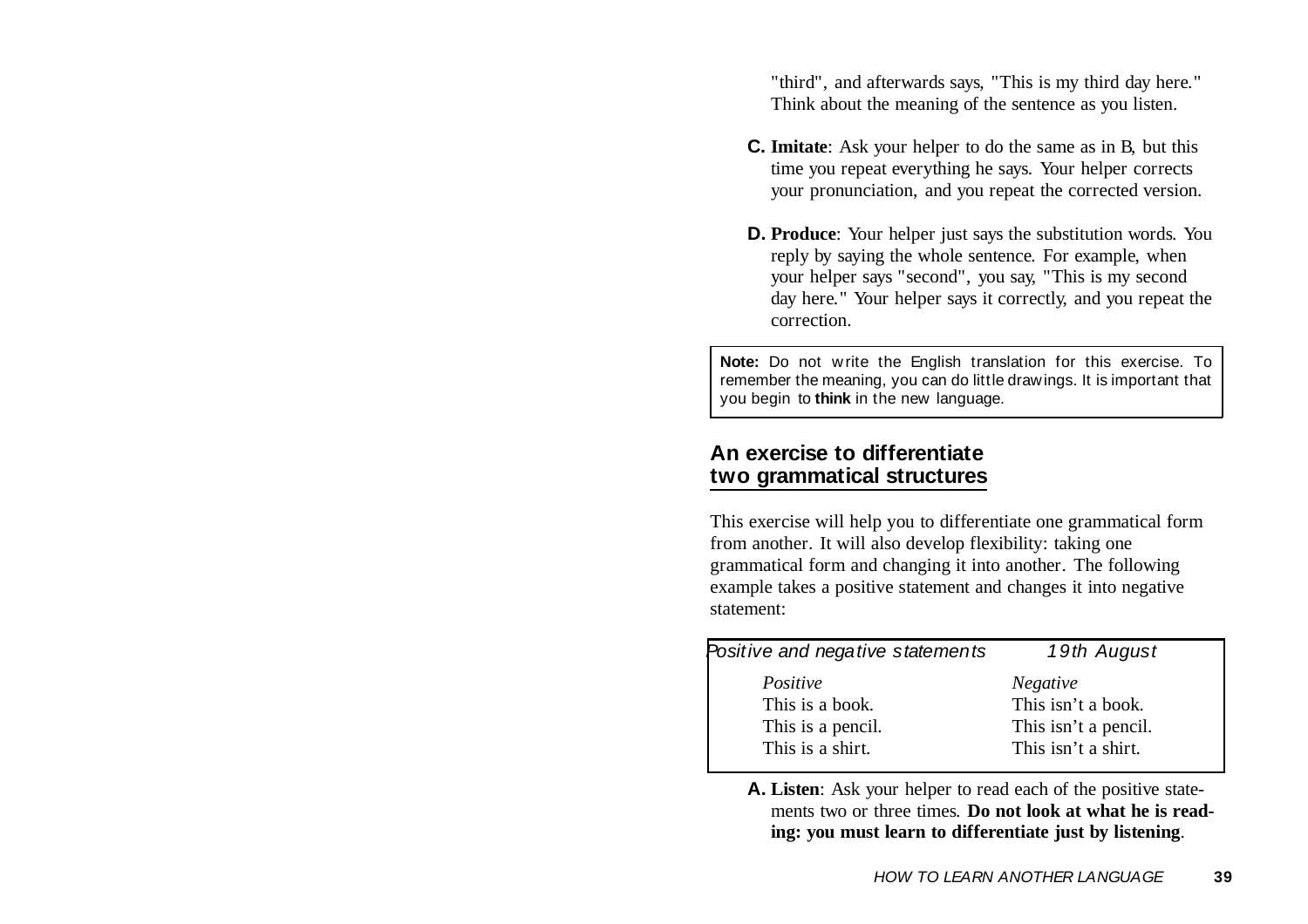Then your helper reads the negative statements two or three times. Then the pairs: positive and negative. You decide how may times you want to hear the sentences - they may be very much more difficult than the structure in English. As you listen, try to understand the relationship between the two structures: positive and negative. For example, in some English constructions the word "is" is changed to "isn't" to alter a positive statement to a negative one.

- **B. Imitate**: Your helper does the same as in A, above, but this time you repeat everything.
- **C. Produce**: When your helper says the positive statement, you say the negative. If you touch the objects as you speak, this will help you to remember much better. For example your helper could touch a book and say, "This is a book". You reply by touching a pencil and saying, "This isn't a book". Your helper could also point to a pencil and say, "This isn't a shirt." You reply by pointing to a shirt and saying, "This is a shirt."

### **Learn the basic structures of sentences**

Be careful: no language is the same as another: do not try to transfer the forms from the following examples in English directly to the new language. The language will have its own way of expressing these ideas.

There are about seven types of sentences that are found in many languages. However, not all these exist in all languages. For each of the following types, think about your dialogues. See which of the seven are used: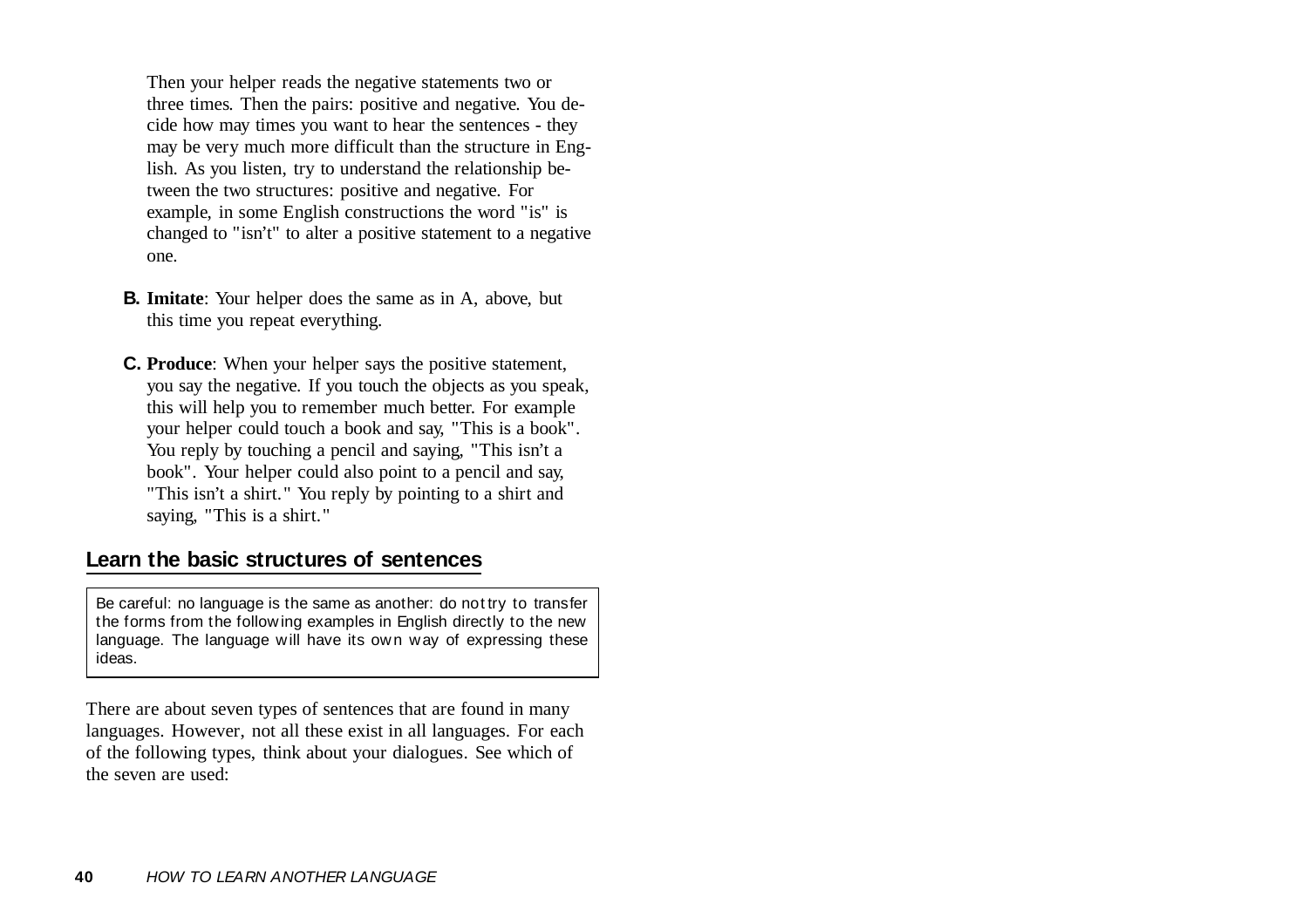- **1. Type 1**: Someone (or something) does something. For example, "The man is sleeping". This type is called **intransitive**: it has no object.
- **2. Type 2**: Someone (or something) does something to another person or object. For example, "The man eats the apple". This type is called **transitive**. Another example, "I want to learn Arabic".
- **3. Type 3**: Someone (or something) does something to himself. For example, "The man washes himself". This type is called **reflexive**.
- **4. Type 4**: Someone (or something) is identified. For example, "This is an apple". This type is called a **classification** sentence.
- **5. Type 5**: Someone or something is described. For example, "The man is tall". This is called a **descriptive** sentence.
- **6. Type 6**: Someone (or something) belongs to someone. For example, "The dog is John's." This is called a **possessive** sentence.
- **7. Type 7**: The **location** of someone (or something) is stated. For example, "The man is in the house".

Construct exercises to practise all the grammatical structures of the language (see pages 38 to 40). Practise them and use them.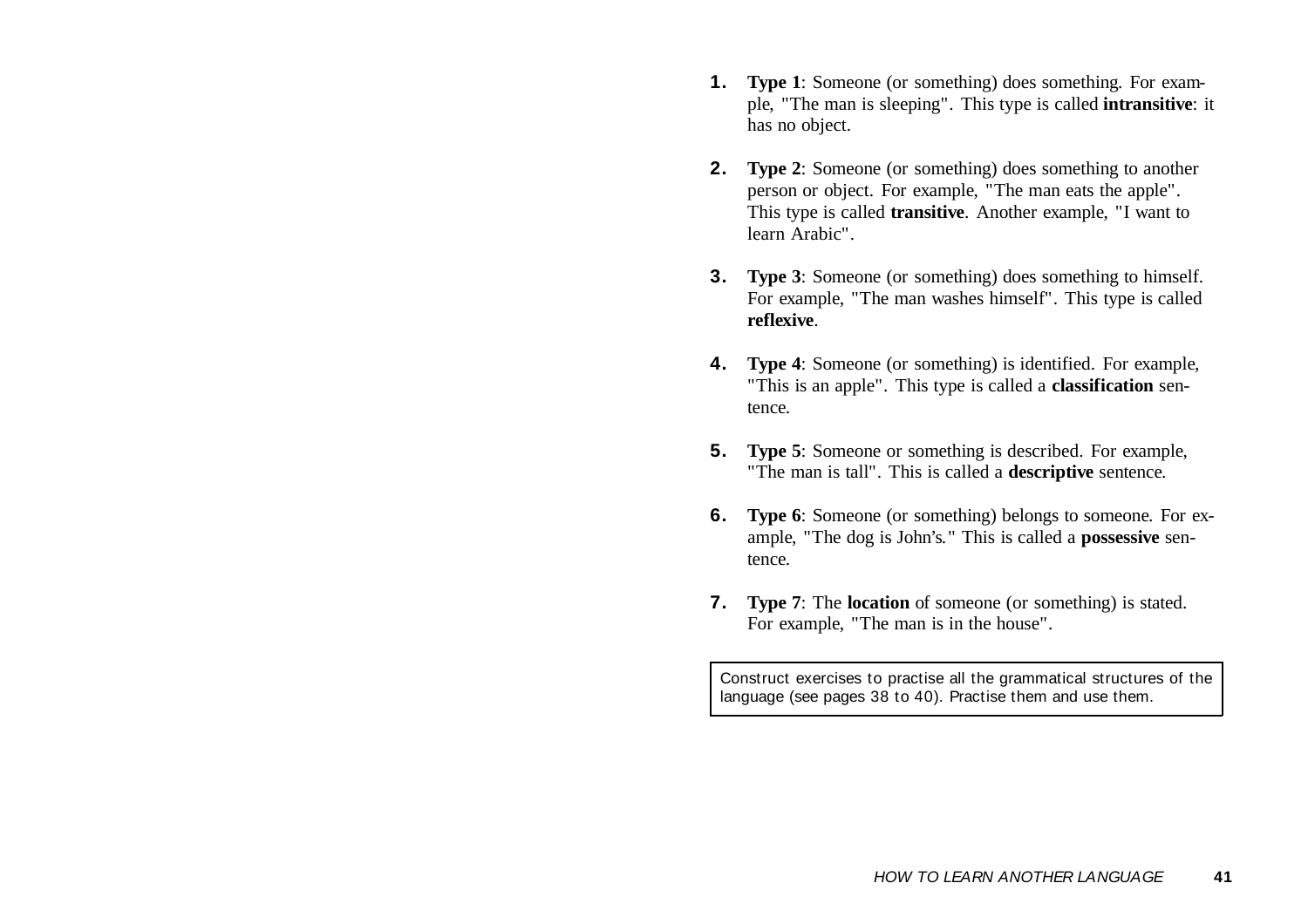## **Multiply the basic types of sentence**

Once you know the basic types of sentence in the language, you can extend the use of these types in the following ways:

- **1. Negation**: Multiply each type by making them negative. For example, Type 1: "The man is sleeping", becomes, "The man is not sleeping". Type 5: "The dog is John's" becomes, "The dog is not John's".
- **2. Questions**: Several types of question can be applied to each type of sentence:
	- \* Questions which require the answer "Yes" or "No". For example, Type 5: "The man is tall", becomes, "Is the man tall?"
	- \* Questions What? Who? How? Whose? Why? When? etc.. For example, Type 3: "The man washes himself", becomes "When does the man wash himself?".
- **3. Emphasis or exclamation**: For example, Type 5: "The man is tall", becomes, "How tall the man is!"
- **4. Order or instruction**: For example, Type 3: "The man washes himself", becomes "Wash yourself" (or, "Get washed").
- **5. Replacement**: One part of the sentence is replaced by another grammatical form. For example, Type 1: "The man is sleeping", becomes, "The man was sleeping": the tense changed.
- **6. Expansion**: by adding extra words to the basic sentence. For example, Type 7: "The man is in the house", becomes, "The tall man is in the white house". The words "tall" and "white"were added.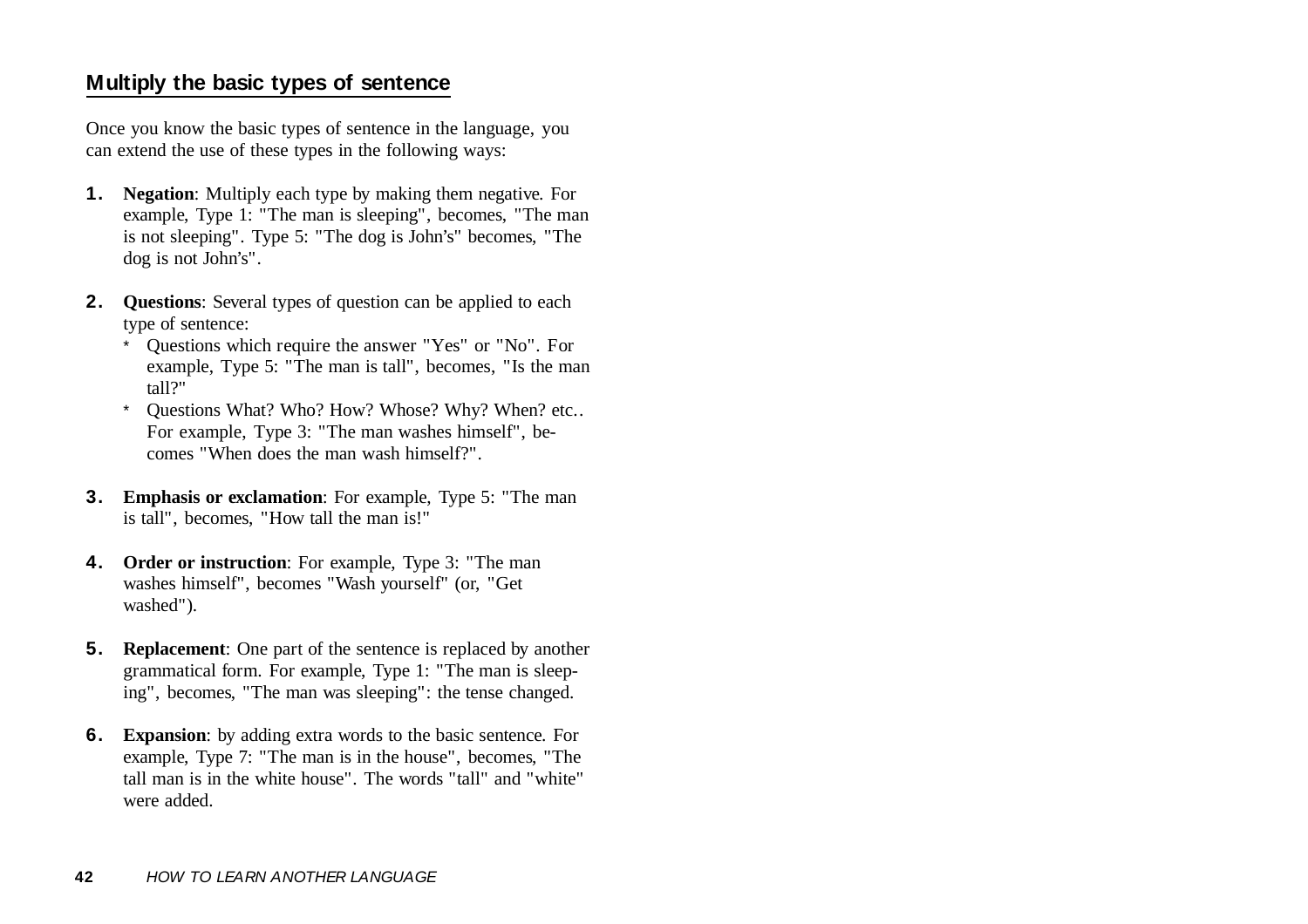- **7. Combination of sentences**: Two or more sentences are addedtogether. This is done by means of:
	- \* Words like "and", "or", and "but". For example, "The dog is John's" and "The apple is Sylvia's": can be combined by the word "but": "The dog is John's **but** the apple is Sylvia's".
	- \* Words like "after", "so that", "if", etc. which make one sentence depend on another. For example, "The man washes himself", and "The man eats the apple" can become, "The man washes himself **after** eating the apple".
	- \* Make one sentence part of another. For example, "The man washes himself", and "The man is in the house" can be combined as follows, "The man **who** washes himself is in the house".
- **8. Abbreviation**: Some words may perhaps be omitted to abbreviate the sentence, without changing the sense. For example, in English, in reply to the question, "Did the man eat the apple?, one could say, "Yes, the man ate the apple." Or one could abbreviate: "Yes, he ate it".

Construct substitution and differentiation exercises with all the abovetypes which appear in the language. You may find structures which are very different from English. It is all the more important to practise exercises with these.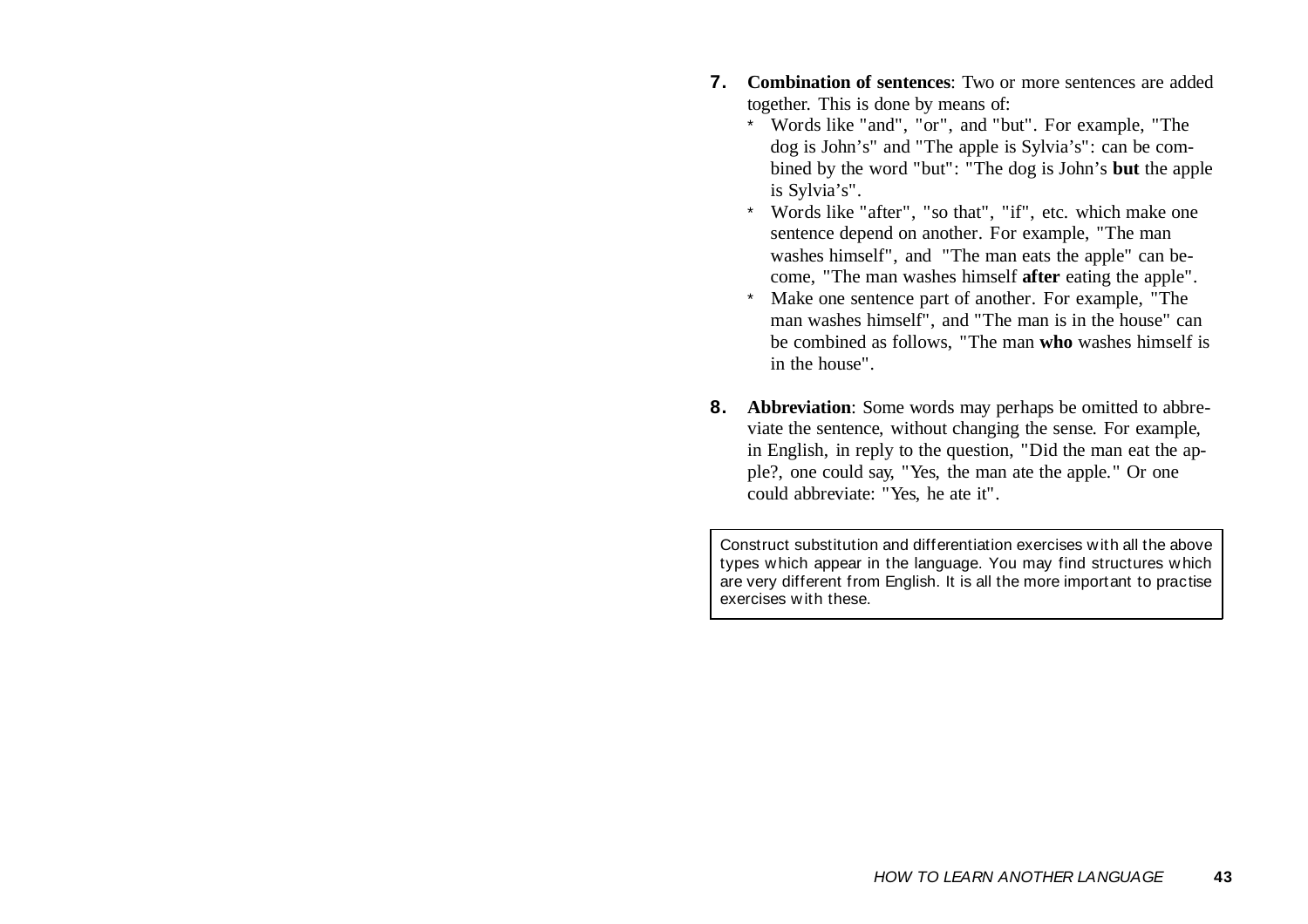## **How to record dialogues and exercises**

Recording the dialogues and exercises enables you to listen to them many times without boring your helper.

#### **Before recording the dialogue or exercise**:

- • Write a number on the cassette casing to distinguish it from others
- • At the beginning of the cassette, put the number counter on "000".
- • By the side of the dialogue or exercise in your exercise book, or on a card, note down the counter number and the number of the cassette. This way you will be able to find the recording easily afterwards.
- $\bullet$  Record the name of the dialogue or exercise, and the date. **Record the dialogue or the exercise:**
- $\bullet$  In exercises where you are expected to repeat or say something, leave a silence for the time it would have taken to say the words: one way of doing this is to say the phrase in a quiet whisper.
- $\bullet$  After the silence, the helper records the phrase that you would have said (so that when you listen to the cassette, you can compare what you say with the correct version).

#### **An example:**

To record exercise F of completing sentences (on page 19), you would proceed as follows:

- $\bullet$  In your notebook you could write "*Exercise of completing sentences - Dialogue No. 2, 14th July. Cassette No. 2, counter at 103*".
- • Record the name of the exercise and the date - "*Exercise of completing sentences - Dialogue No. 2, 14th July.*"
- •The helper records: "*Good*".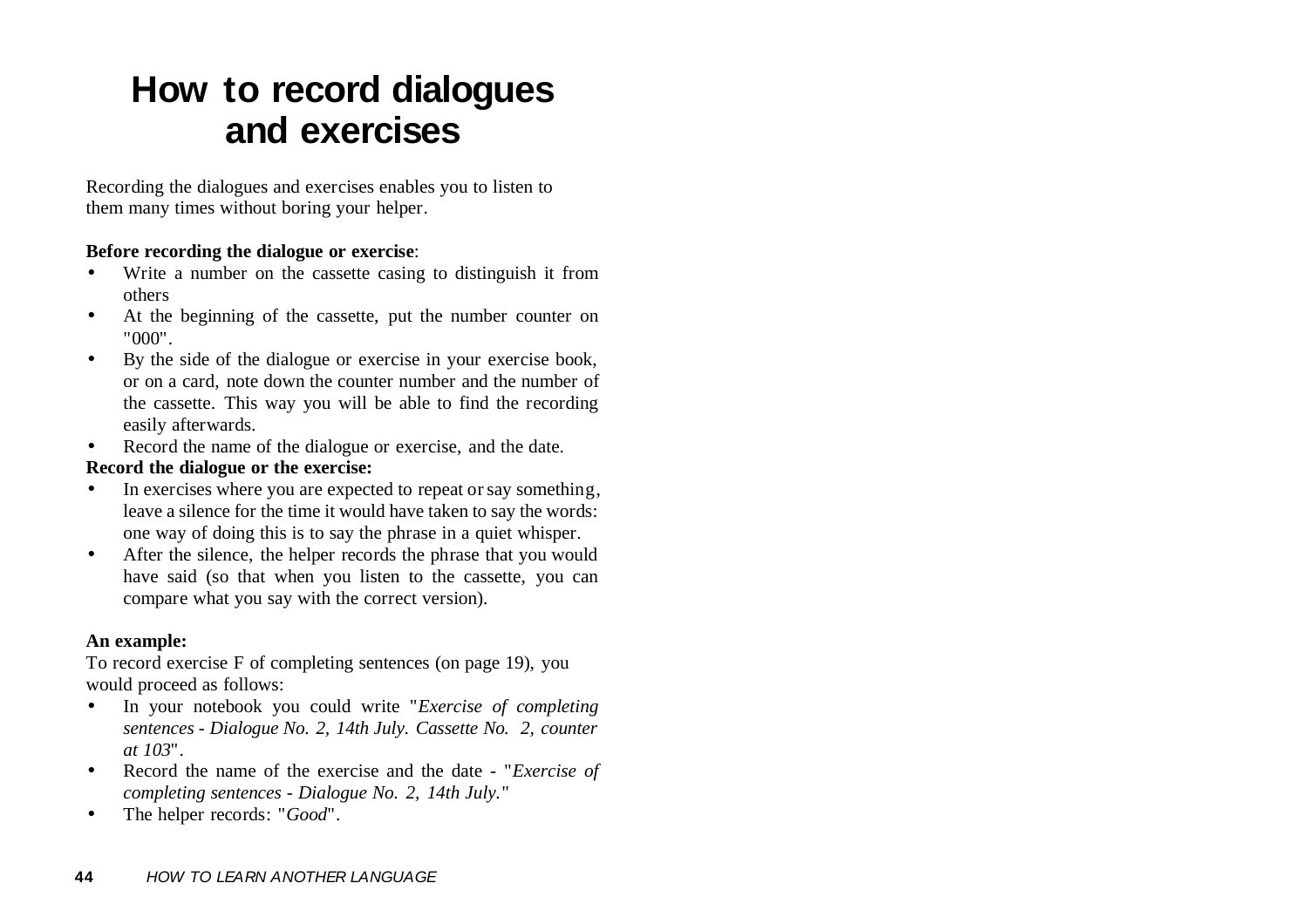- • Then record a silence sufficiently long to say the complete phrase, "*Good morning*".
- •The helper records the complete phrase, "*Good morning*".
- • The helper records the beginning of the next sentence: "*Today I'm beginning*".
- $\bullet$  Record a silence sufficiently long to say the complete phrase, "*Today I'm beginning to learn German*".
- • The helper records the complete sentence, "*Today I'm beginning to learn German*".
- •Deal with all the sentences in the same way.

As well as recording dialogues and exercises, the tape recorder can be used to:

- • Record a series of instructions on how to carry out an activity. When you listen to the cassette, you can follow the instructions.
- $\bullet$  Record a normal conversation between your helper and a friend. This will help you to grasp the normal vocabulary that people use every day. Afterwards, you can try to write the conversation down and see what words are used.
- • Record radio programmes, especially the news and the weather where important words are often repeated.
- •Record poems, dramas and speeches.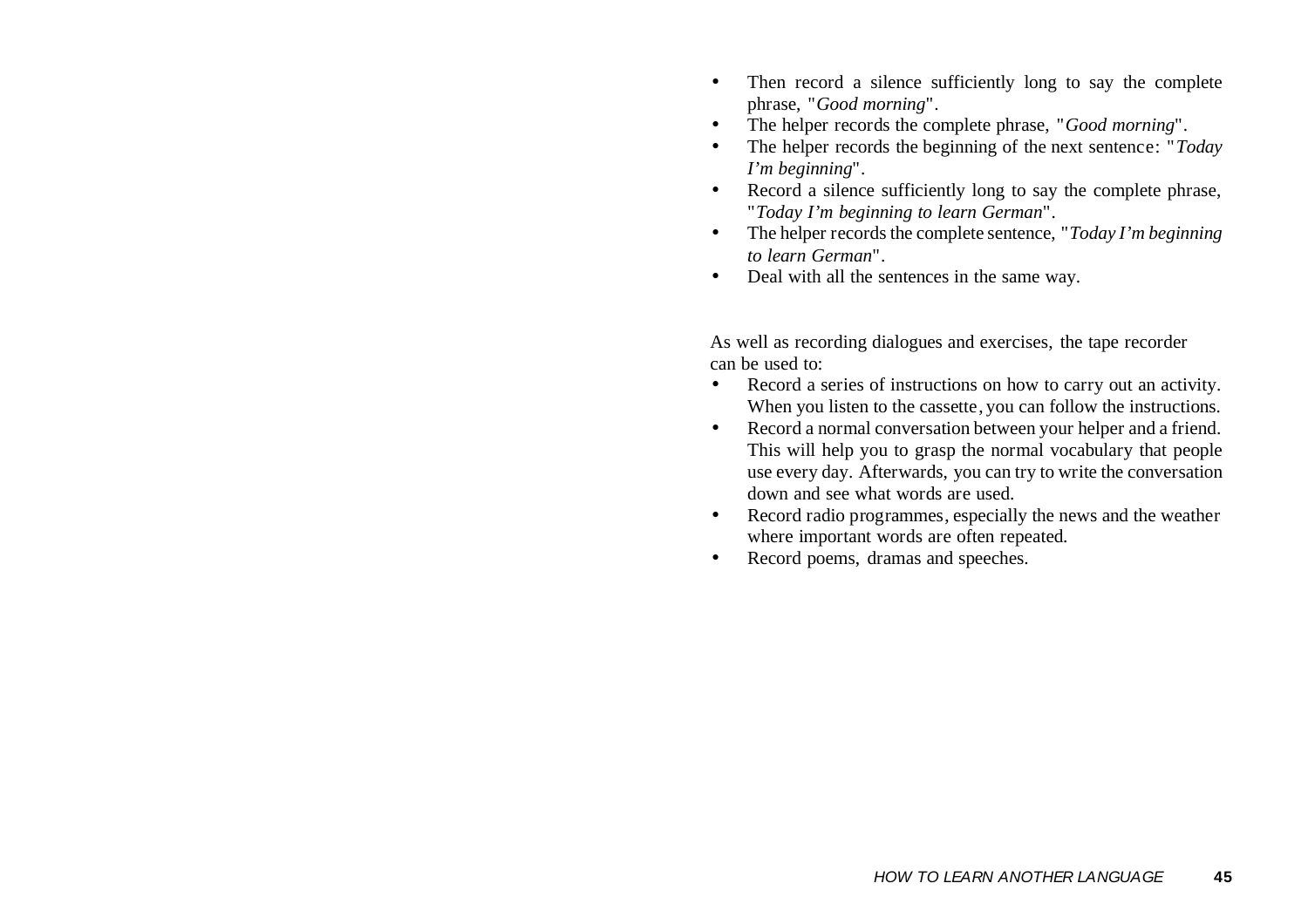## **Review**

|    | <b>1.</b> What are the four daily steps to learn another language?                                            |
|----|---------------------------------------------------------------------------------------------------------------|
|    | $C \qquad \qquad$                                                                                             |
|    |                                                                                                               |
|    | $\begin{tabular}{c} U @>>> \end{tabular}$                                                                     |
|    |                                                                                                               |
|    | <b>2.</b> Which of the four steps is the most important?                                                      |
| 3. | To learn a phrase well, one must:<br>* listen and repeat many times. ()<br>* read and write it many times. () |
| 4. | Describe how a child learns a language:                                                                       |

## **Practical Work**

- **1.** With prayer, decide that you will learn the language to share God's message and show His love for people.
- **2.** Live with the people and learn how they think, live and speak.
- **3.**Use the four steps of CLUE to learn the language.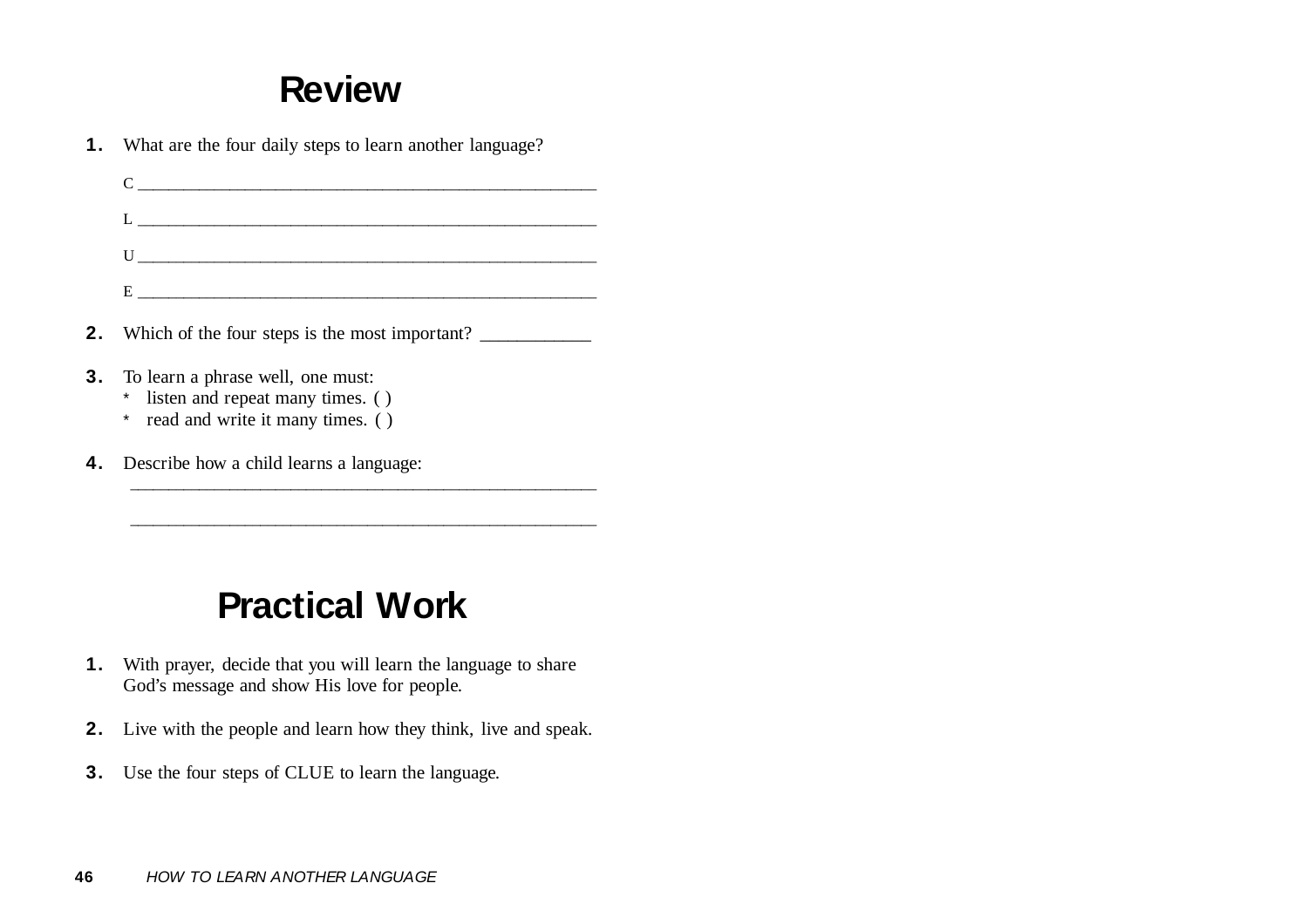### **NOTES**